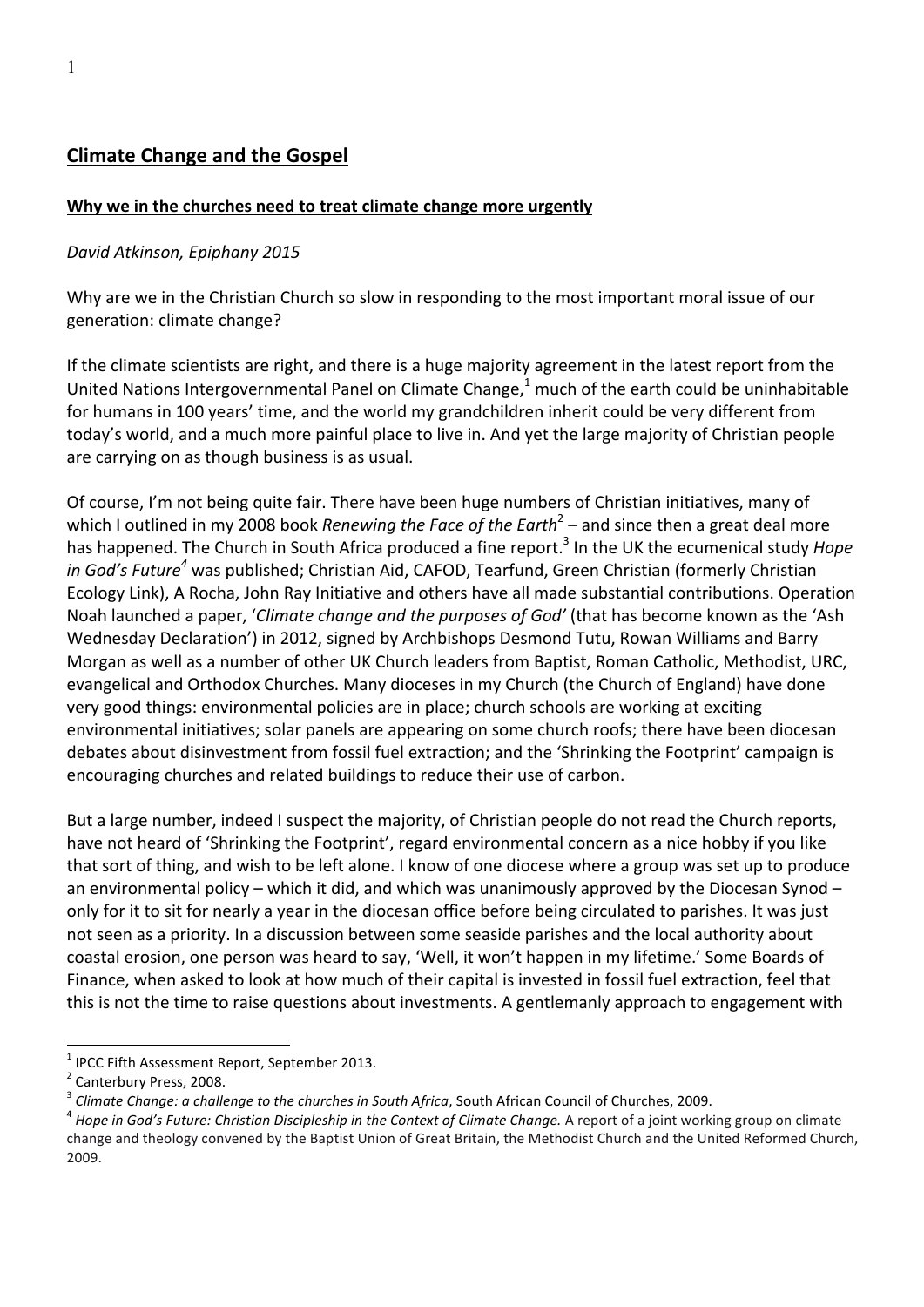oil companies to try to persuade them to commit to more renewable energy some time before 2050 is usually the most that is done. Some 'Green Groups' in local churches are doing a great deal about recycling, car-sharing, saving paper and turning off the lights, but with the carbon emissions of America, India and China growing so fast, they often wonder what is really the point?

We need to step back a bit. Danny Boyle's magnificent opening ceremony for the 2012 London Olympics showed England's green and pleasant land transformed by the Industrial Revolution. There is so much to be grateful to God for in science and technology. I spent some years as a research chemist, and am grateful for all the benefits science and technology have given us. But one of the things the early industrialists did not know is that by burning fossil fuels – as well as by some industrial agriculture, and by cutting down rainforests - we are putting a blanket around the earth, which is changing the climate. My grandparents did not know this, nor did my father or mother. But we do.

# Some science<sup>5</sup>

All through the time of human civilisation, the earth has had a relatively stable climate. To go back further, for several hundred thousand years, the average earth surface temperature has gone up and down a bit, in the ice ages and in the warm periods in between, partly because of the earth's axis in relation to the sun, partly because of volcanic activity and so on  $-$  and the amount of carbon dioxide  $(CO<sub>2</sub>)$  in the atmosphere has gone up and down as well. The highest concentration that atmospheric  $CO<sub>2</sub>$ reached in 600,000 years was 280 parts per million. However, since the Industrial Revolution, and especially during our lifetimes, that concentration has gone up and up. In 2013 it reached 400 parts per million for the first time. And  $CO<sub>2</sub>$  stays in the atmosphere for a very long time – many decades or more. If we keep putting  $CO<sub>2</sub>$  into the atmosphere at this rate, it has been calculated, the average surface temperature of the earth will be likely to go up by 3, 4 or even 6 degrees centigrade. This may not sound much, but when you think that the temperature difference between ice ages and the warm periods in between is only about 6-7 degrees centigrade, we are talking about roughly half an ice age's worth of change in a matter of decades. The earth has never had to adapt so quickly before. And that will create a very unstable climate, especially towards the end of this century. The people most affected will not be in the UK or the USA, but in sub-Saharan Africa and South East Asia – people who have done the least to cause the damage, and are the least able to adapt. Science tells us that action to reduce  $CO<sub>2</sub>$  emissions is urgent.

Some climate disruption is already happening. The sea levels are rising, as people in the Solomon Islands, Bangladesh and the Maldives know. The oceans are becoming more acidic, which affects the growth of coral reefs and plankton, and that in turn affects fish, and the food chain. Some deserts are growing,

 $5$  Operation Noah's website www.operationnoah.org has a summary paper on 'Climate Science'. Of the vast literature on climate science, I have particularly benefited from John Houghton, *Global Warming: the Complete Briefing*, Cambridge, 2009; James Hansen, *Storms of my Grandchildren*, Bloomsbury, 2009; Mark Lynas, *Six Degrees*, Harper, 2008, and The God Species, Fourth Estate 2012; Joseph Romm, *Hell and High Water*, Morrow, 2007; Mike Berners-Lee and Duncan Clark, The Burning *Question, Profile Books, 2013; Anthony Giddens, The Politics of Climate Change, Polity, 2009; Nicholas Stern, A Blueprint for a* Safer Planet, Bodley Head, 2009; Michael Northcott, *A Moral Climate*, Darton, Longman & Todd, 2007, and *A Political Theology of Climate Change*, SPCK, 2014; Mike Hulme, *Why We Disagree about Climate Change*, Cambridge, 2009; Michael Northcott and Peter Scott, eds., *Systematic Theology and Climate Change*, Routledge, 2014.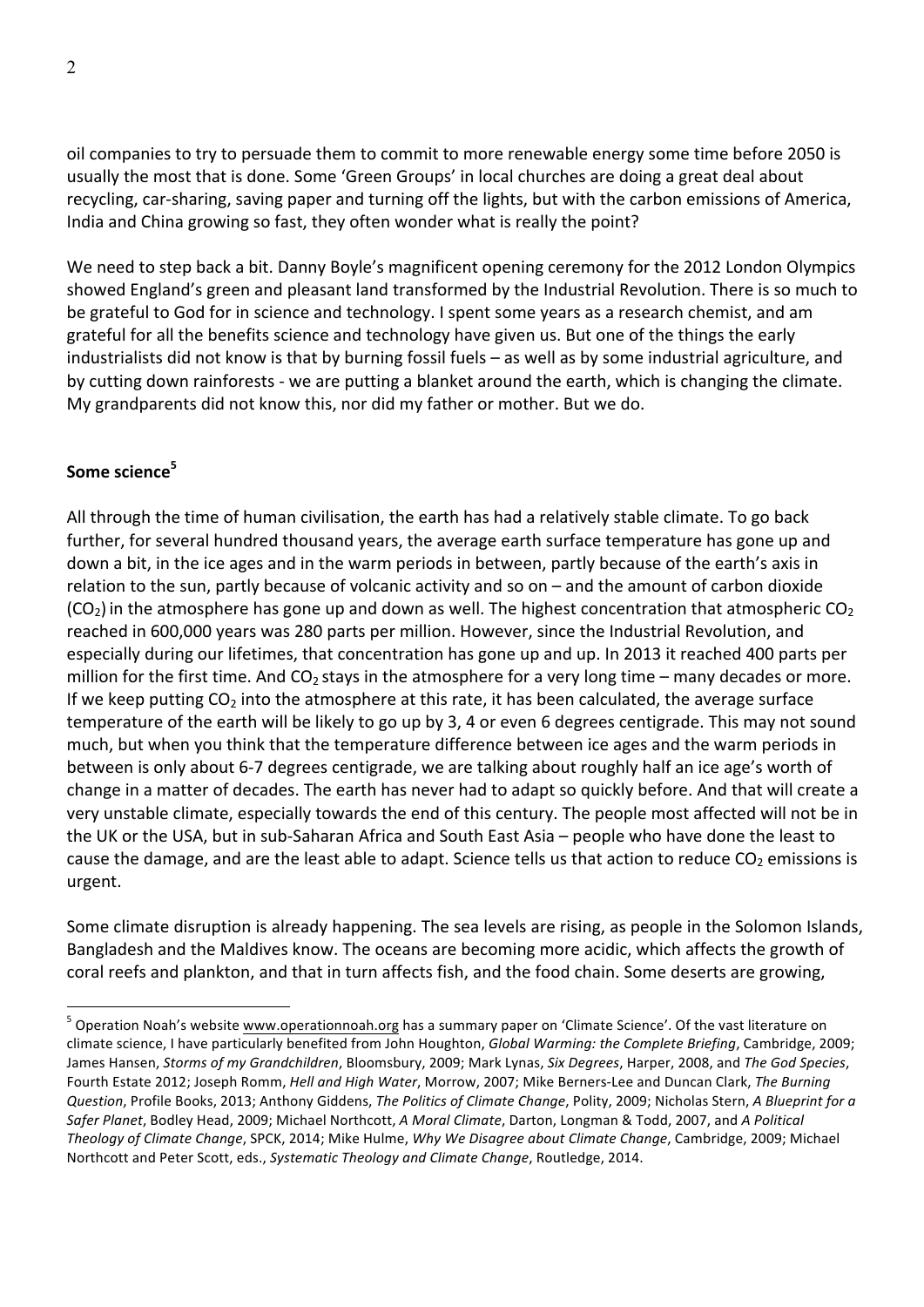which means that food and fresh water will become scarcer in some parts of the world. The distribution of bugs and viruses is changing, causing some illnesses to change their patterns. The Worldwide Fund for Nature (WWF) reports that the rapid loss of species being seen today is between 1,000 and 10,000 times higher than the natural extinction rate.<sup>6</sup> In fact, some people think that we are already in the Sixth Great Extinction – the last one happened about 65 million years ago when the dinosaurs disappeared. However, this time it is being caused by humans. During 2014 it was reported that summer sea ice in the Arctic may soon disappear for the first time in two million years. As the earth warms, methane trapped in the ocean floor, and in the permafrost in Siberia, is likely to start leaking out  $-$  and methane is a much more damaging greenhouse gas than  $CO<sub>2</sub>$ .

Climate scientists agree that, to prevent dangerous climate change, the rise in average surface temperature of the earth needs to be kept below about 2 degrees centigrade – which means we need to make drastic reduction in carbon emissions. As long ago as 2011, climate scientist Kevin Anderson was arguing that even 2 degrees is 'beyond dangerous'.<sup>7</sup> The point too many people fail to grasp is that what is crucial is the *cumulative* amount of carbon we put into the atmosphere, and therefore the growing concentration of  $CO<sub>2</sub>$  in the atmosphere. It will not do to say 'we are aiming for an 80% reduction by 2050', and so think there is really no urgency. However, the UK Parliamentary Committee on Climate Change argued<sup>8</sup> that in order to have any chance of reaching 80% reduction by 2050, our global emissions need to peak by the year 2020, followed by rapid cuts after that if we are to have a chance of avoiding catastrophic climate change. That's five or so years away at most.

### **Hour of opportunity?**

I suspect that underneath some of the lack of urgency among Christians, is a belief that environmental concern, or 'creation care' if you prefer, is not really a Christian priority. It is not central to the gospel of Jesus Christ, though it is a worthy thing to do if you have time. So we may have an 'Environment Sunday' once a year to 'do our bit'. Or maybe an extra hour on the already overloaded theological college curriculum to discuss climate change. Perhaps we may try to get the idea of solar panels on our church roof past the Diocesan Advisory Committee, the Victorian Society, the Heritage Lottery Fund, and the local brigadier who lives next to the church. But, please, with endless diocesan initiatives for mission, with assemblies to take in the church school, with a couple of funerals a week, with trying to keep alive our Partnership Link with an overseas diocese, with constant pressure to up our diocesan quota, and with dwindling numbers in the congregation, please do not ask us to do any more!

In response, I would claim that the affirmation we make when reciting the Creed  $-$  'God the Father Almighty, Creator of Heaven and Earth' - is foundational for the gospel of Jesus Christ our Lord. As the psalmist puts it, 'the earth is the Lord's' (Psalm 24:1); all we have  $-$  life and the means of life  $-$  comes to us as gift of God's love; care for God's creation is an essential and vitally important dimension of our

<sup>&</sup>lt;sup>6</sup> http://wwf.panda.org/about\_our\_earth/biodiversity/biodiversity/

 $^7$  Kevin Anderson's article based on a presentation at the UK DFID July 2011: 'Climate change going beyond dangerous', published in *Development Dialogue Sept 2012*; and an academic paper written with Alice Bows, 'Beyond 'dangerous' climate change: emission scenarios for a new world', *Philosophical Transactions of the Royal Society* vol. 269, 13 January 2011. <sup>8</sup> UK Parliamentary Committee on Climate Change, Fourth Carbon Budget Review, November 2013.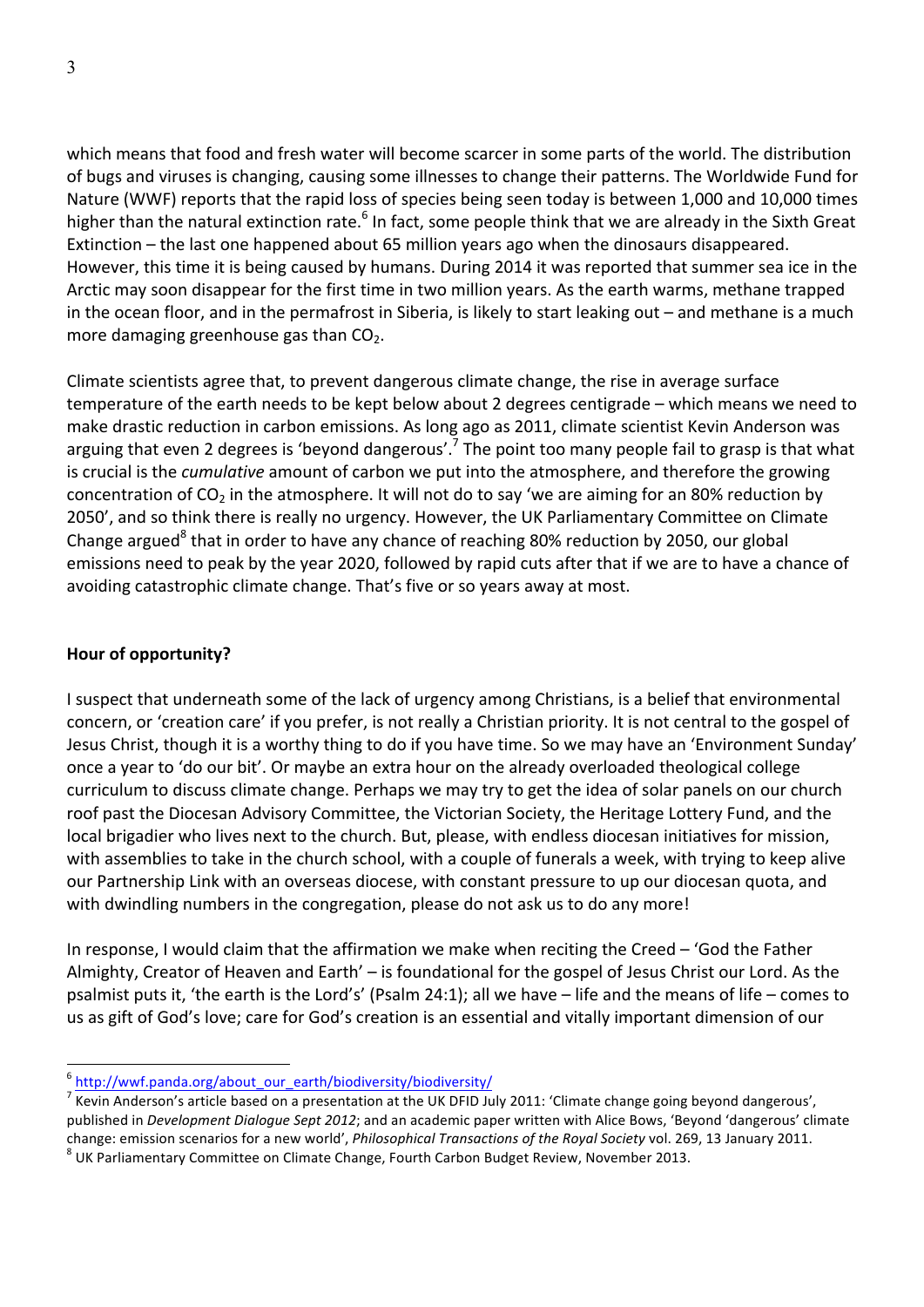Christian discipleship and mission in response to God's love. And it is indeed joyous and creative. However, the World Council of Churches was right to say,

Creation has been misused and we face threats to the balance of life, a growing ecological crisis and the effects of climate change. These are signs of our disordered relations with God, with one another and with creation, and we confess that they dishonour God's gift of life. $^9$ 

I believe that Christian people ought to be leading players in debates and in taking action about climate change. Because what ultimately matters is not scientific knowledge, or technology, or a change to our economic system - vitally important though all those are. What matters is how we see ourselves in God's world, how we humans relate to the rest of God's creation. It is about what makes for human flourishing and the wellbeing of all God's creation, on which our life depends. This is about morality, and spirituality.

I referred to the 2012 Operation Noah 'Ash Wednesday Declaration' (*Climate change and the purposes* of God). Regarding this, Professor Mary Grey commented: 'For Christians, the themes of this statement  $-$  joy, repentance, hope, justice and so on  $-$  are not optional: they are at the heart of our identity as Church. We will encounter them in the form of a question when we face God's judgment: "*What did you do to cherish my creation in its hour of danger?"'* 

Hour of danger? It could also be an hour of opportunity. Just suppose we had a world in which we were not all trying to consume as much as we could to keep GDP growing and growing as though there were no boundaries; or in which we could significantly reduce our dependency on coal, oil and gas, and satisfy our energy needs in other ways. We would not need to extract so many resources from the earth, so the earth would be more sustainable. The air would be cleaner so we could breathe more easily. The water would be fresher and there would not be wars fought over clean water. Land would be more fertile so our food security would be stronger; people living in London, New York or Shanghai – not to mention the Solomon Islands – would not be afraid that their cities would flood. We could build a cleaner, healthier, safer and better-fed world that is more just, with less poverty, and less anxiety about what the future will hold. We are told that is within our reach, but the time available to us is diminishing.

### **God–Humanity–Earth**

I believe that a significant part of our problem is that we have lost the understanding that the earth is the Lord's, and with it the biblical sense that there is a life-giving triangle of relationships between God, the earth and humanity: that we humans are part of Nature and dependent on Nature for our wellbeing, but that we also have responsibility under God to care for God's creation on God's behalf.

We can find the triangle of relationships in the Hebrew Bible: God-Israel-the land; a triangle which then becomes a symbol of the more basic 'cosmic covenant'<sup>10</sup> between God, humanity and the earth. It is implicit in the first chapter of the Bible when, after the emergence of all other creatures, humanity is

<sup>&</sup>lt;sup>9</sup> World Council of Churches, 10th Assembly, November 2013, para.2 <sup>10</sup> cf. Robert Murray, *The Cosmic Covenant*, Sheed & Ward, 1992.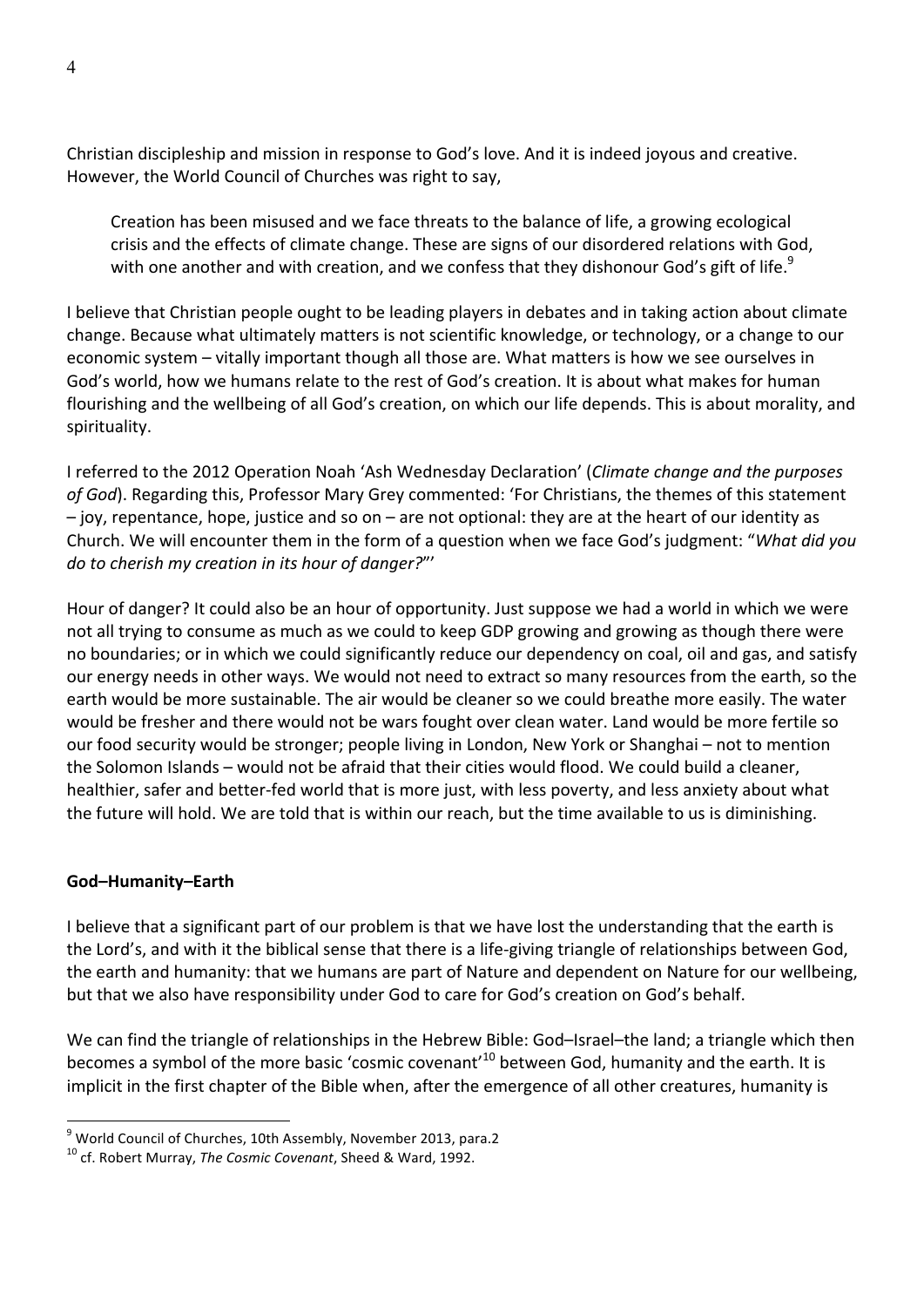created to be 'the image of God'. It is explicit in the story of Noah and the rainbow: 'God said, "This is the sign of the covenant that I make between me and you and every living creature that is with you"' (Genesis 9:12).

The cosmic covenant (God–Humanity–Earth) features in the writings of theologians such as Irenaeus and Augustine, and with Francis of Assisi. But it has been lost, and this lies behind our contemporary crisis of not knowing who we are in relation either to God or to nature, and the development of what Naomi Klein<sup>11</sup> calls 'extractivism' – a dominance-based relationship in which we humans place ourselves above the earth's ecosystems and believe we can – indeed must – control and exploit the earth as if it were an inanimate machine.

Some people have taken the Genesis language of 'dominion' and 'subdue' (Genesis 1:28) to mean 'exploit as much as you like, without regard for the welfare of other creatures'. Sadly this has sometimes been true of Christians. Many environmentalists are cautious of  $-$  indeed, opposed to  $-$  the Christian Church because they assume this is what Christians believe. So we need to be very careful with this language. In fact, as Richard Bauckham argues,<sup>12</sup> until the rise of modern science, most Christians did not believe that this verse meant that human beings should have total control over the whole world. It was the growth of modern science and technology in the seventeenth century – though often pioneered by Christian people, and having brought much blessing to the world – that led at the same time to the 'disenchantment' of nature and the (wrong) belief that science was about forcing nature to yield her secrets to our human power of exploration.

Michael Northcott, in his book *A Political Theology of Climate Change*,<sup>13</sup> talks about the 'separations', or 'pulling apart' that started with Francis Bacon's seventeenth-century mechanistic model of nature. God is separated from the world: matter becomes separated from mind and spirit; nature from culture; science from ethics; facts from values.<sup>14</sup> Carolyn Merchant writes of *The Death of Nature*.<sup>15</sup> Philip Sherrard called his book *The Rape of Man and Nature*.<sup>16</sup> Bill McKibben wrote *The End of Nature*,<sup>17</sup> and Alister McGrath has called for *The Re-enchantment of Nature*.<sup>18</sup> What is at issue here is the fracture of the triangle of relationships between God, humanity and the earth, and so the loss of the Christian understanding of humanity serving under God in the care of the world. To pick up a phrase from John Donne's sad reflection on what he thought the new science of his day had produced, "Tis all in pieces, all coherence gone.'<sup>19</sup>

<sup>&</sup>lt;sup>11</sup> Naomi Klein, *This Changes Everything: Capitalism vs. The Climate*, Allen Lane, 2014.<br><sup>12</sup> Richard Bauckham, *Bible and Ecology*, DLT, 2012.<br><sup>13</sup> Michael Northcott, *A Political Theology of Climate Change*, SPCK, 201 began to come apart – that is the triangle of relationships between God, humanity and the earth breaks apart (Passage to Modernity, Yale, 1993).<br><sup>15</sup> Carolyn Merchant, *The Death of Nature*, Harper and Row, 1980.<br><sup>16</sup> Philip Sherrard, *The Rape of Man and Nature*, Golgonooza, 1987.<br><sup>17</sup> Bill McKibben, *The End of Nature*, Bloomsbury, 1989/20

are at a loss to understand why this view seems not to be shared by Christians.

<sup>&</sup>lt;sup>19</sup> 'And new philosophy calls all in doubt, / The element of fire is quite put out, / The sun is lost, and th'earth, and no man's wit, / Can well direct him where to look for it. / And freely men confess that this world's spent, / When in the planets and the firmament / They seek so many new; they see that this / Is crumbled out again to his atomies. / 'Tis all in pieces, all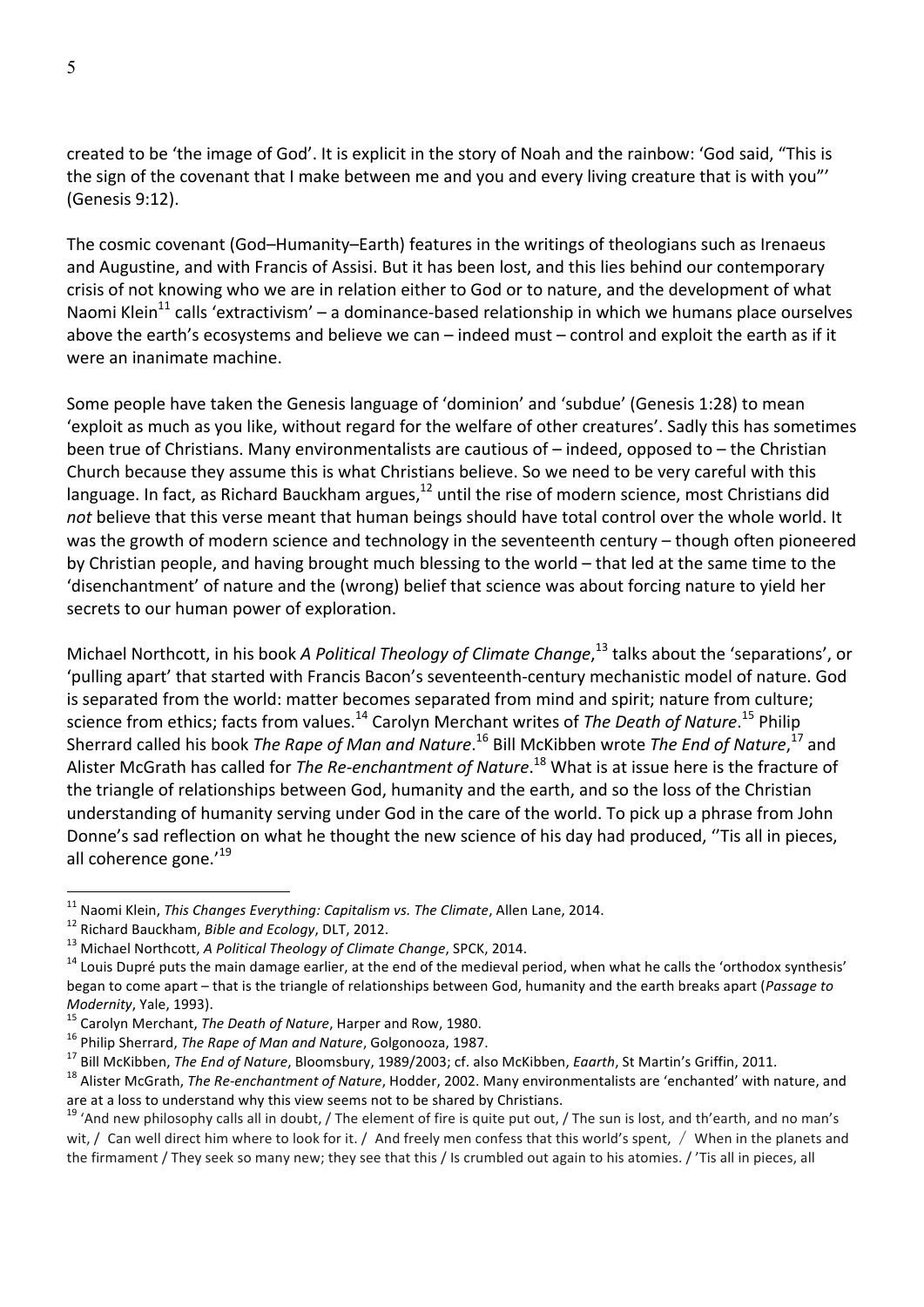Climate change is one illustration of the disintegration that results from displacing God from the relationship of God, humanity and earth – what Thomas Torrance calls 'The Eclipse of God'.<sup>20</sup> Climate change, in James Lovelock's colourful metaphor, is 'Gaia's Revenge'.<sup>21</sup>

Can Christian theology and Christian discipleship and mission contribute to a repair of the disjunction between God, humanity and earth? Can body be reconciled with spirit, nature with culture, science with ethics? Can coherence be restored? Can humanity again exercise our responsibility as God's imagebearers towards creation?

### **Questions for Christians**

I think climate change brings a lot of questions for Christians:

- What sort of trust should we place in technology; are we secretly hoping that a technical fix will be the answer?
- What are our responsibilities to the parts of the world that are poorer and have done little to cause the damage to our atmosphere, and are the least able to adapt?
- How do we let future generations speak to us of their needs? (It is *our* carbon emissions that will still be around in *their* world.)
- Why do we keep fostering the illusion that growth in GDP is the most important thing?
- Why do we maintain our dependence on fossil fuels, when we know that burning fossil fuels which currently energise the industrial world and underpin our  $GDP -$  results in a major cause of damage to the planet? Why do we (why does the Government) try to keep two contrary views in mind: cutting carbon emissions on the one hand, and maximising fossil fuel extraction on the other?
- What are we to do about the unfair trade rules that frequently hamper attempts to curb dependence on fossil fuels?
- How do we handle our fears, vulnerabilities and anxieties about the future?
- Why do we seem so ready to downplay, deny or displace the urgency of climate change?<sup>22</sup>

These are all, at base, moral and spiritual questions. But underneath all these is a prior question, on which I want to concentrate: what should be our human relationship to the rest of the created order? To explore this question, I am going – perhaps surprisingly – to take some themes from the Prologue of the Fourth Gospel.

 $\overline{a}$ 

coherence gone, / All just supply, and all relation; / Prince, subject, father, son, are things forgot', John Donne, *An Anatomy* of the World, The First Anniversary. It is perhaps worth reflecting that in the New Testament, the concepts of throwing apart, dividing, separating, setting at variance, are covered by the word 'diabolos'. The ministry of Jesus, by contrast, is predominantly healing, gathering up fragments, restoring, putting back together.<br><sup>20</sup> T. F. Torrance, God *and Rationality*, OUP, 1971.

<sup>21</sup> James Lovelock, The Revenge of Gaia, Allen Lane, 2006.<br><sup>21</sup> James Lovelock, The Revenge of Gaia, Allen Lane, 2006.<br><sup>22</sup> cf. George Marshall, Don't Even Think About It: Why our brains are wired to ignore climate change,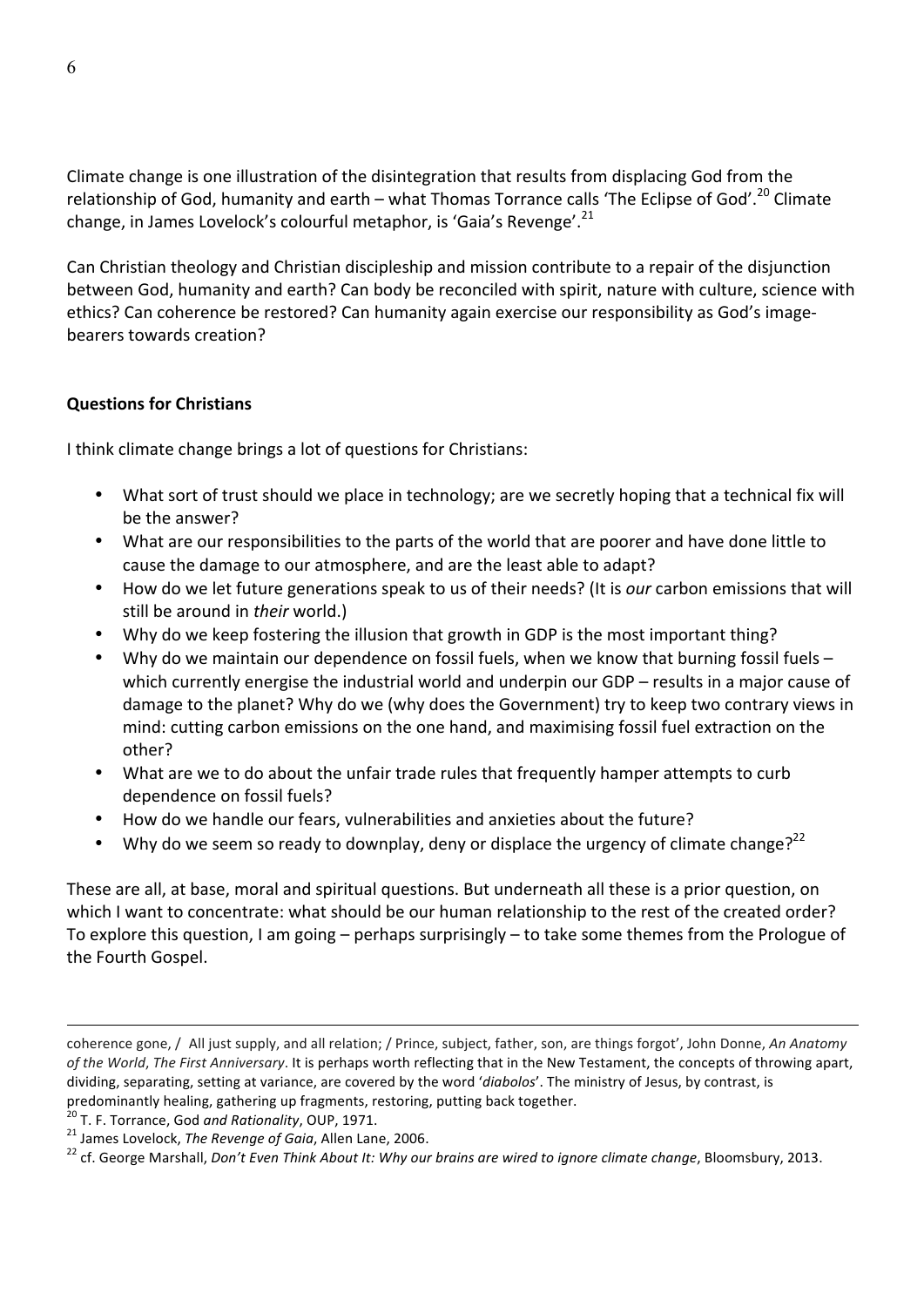#### **John's Gospel**

I say surprisingly, because of the Fourth Gospel's rather ambiguous approach to the word 'cosmos'.<sup>23</sup> Sometimes John means the world God loves; sometimes the world of all people; sometimes the world in the sense of 'worldliness' which needs to be resisted and 'overcome'. In what follows I shall use some of the Prologue's themes as 'pegs' on which to hang my own reflections.

#### **1. God's joy:** 'In the beginning *...'* (John 1:1)

We have heard 'In the beginning ...' before, in the first creation story in Genesis 1 which shows the wonderful pattern of God's world, six days leading to a seventh  $-$  all creation leading towards worship  $$ and humanity in God's image as the last of a long line of creatures made for God's enjoyment. Other species matter to God: they are not simply there for their usefulness to us. This is the world of which God said, 'This is good!' God's creation reflects God's goodness: it is good - that is, 'fit for purpose'.

The poet who wrote Psalm 104 speaks of God's wisdom and joy: 'O Lord how manifold are your works! In wisdom you have made them all; the earth is full of your creatures' (Psalm 104:24). Then we hear of asses, birds, cattle, storks, wild goats, coneys, young lions, sea monsters: 'these all look to you to give them their food in due season'. God even seems to enjoy the play of Leviathan, the sea monster (v. 26). And then again, a dominant note of joy: 'May the Lord rejoice in his works' (v.31).

As yet another poet writes, 'The Lord is good to all, and his compassion is over all that he has made' (Psalm 145:9).

And at the end of the Book of Job, God says to Job: 'Where were you when I laid the foundations of the earth? Tell me, if you have understanding. Who determined its measurements - surely you know! Or who stretched the line upon it? On what were its bases sunk, or who laid its cornerstone when all the morning stars sang together, and all the heavenly beings shouted for joy?' (Job 38:4-7).

The psalmist who speaks of God's joy goes on to speak of his own: 'I rejoice in the Lord' (Psalm 104:34).

This suggests that our first word in a theology of nature should be that of humble and joyous gratitude: joy in what God has made; joy in God's gift. For all that we have, life and the means of life, comes to us

<sup>&</sup>lt;sup>23</sup> Paul Santmire's classic study of ecology in Christian tradition, *The Travail of Nature*, Fortress Press, 1985, identifies two major motifs: he contrasts the 'ecological' motif of 'nature-affirming' metaphors in the theology of Irenaeus, later Augustine, Francis of Assisi, parts of Calvin and so on, with what he calls the 'spiritual motif' of those whose understanding of the spiritual journey towards God was a journey *away from* nature. Santmire suggests that the Fourth Gospel falls clearly into the latter category. I want to argue that Santmire is not wholly correct - at least in relation to the Prologue. This is not the place for discussion about the source of the Fourth Gospel, except to say that I believe it arose within a Jewish Diaspora Hellenistic context (perhaps Ephesus), from what C. H. Dodd called 'the Community of the Beloved Disciple', and what David Rensberger (Overcoming the World, SPCK, 1988) describes as 'an alienated and oppressed community'. The message is one of testimony about the Messiah, and is against the world's rejection of God and God's love, and is positively about the calling to social justice and to a confrontation with the world's hatred seen as violence and greed, both personal and institutional. The Prologue of the Fourth Gospel is one of the latest parts of the New Testament, derived from reflections on the experience of the risen Jesus, and on the stories circulating about him in the early Christian communities.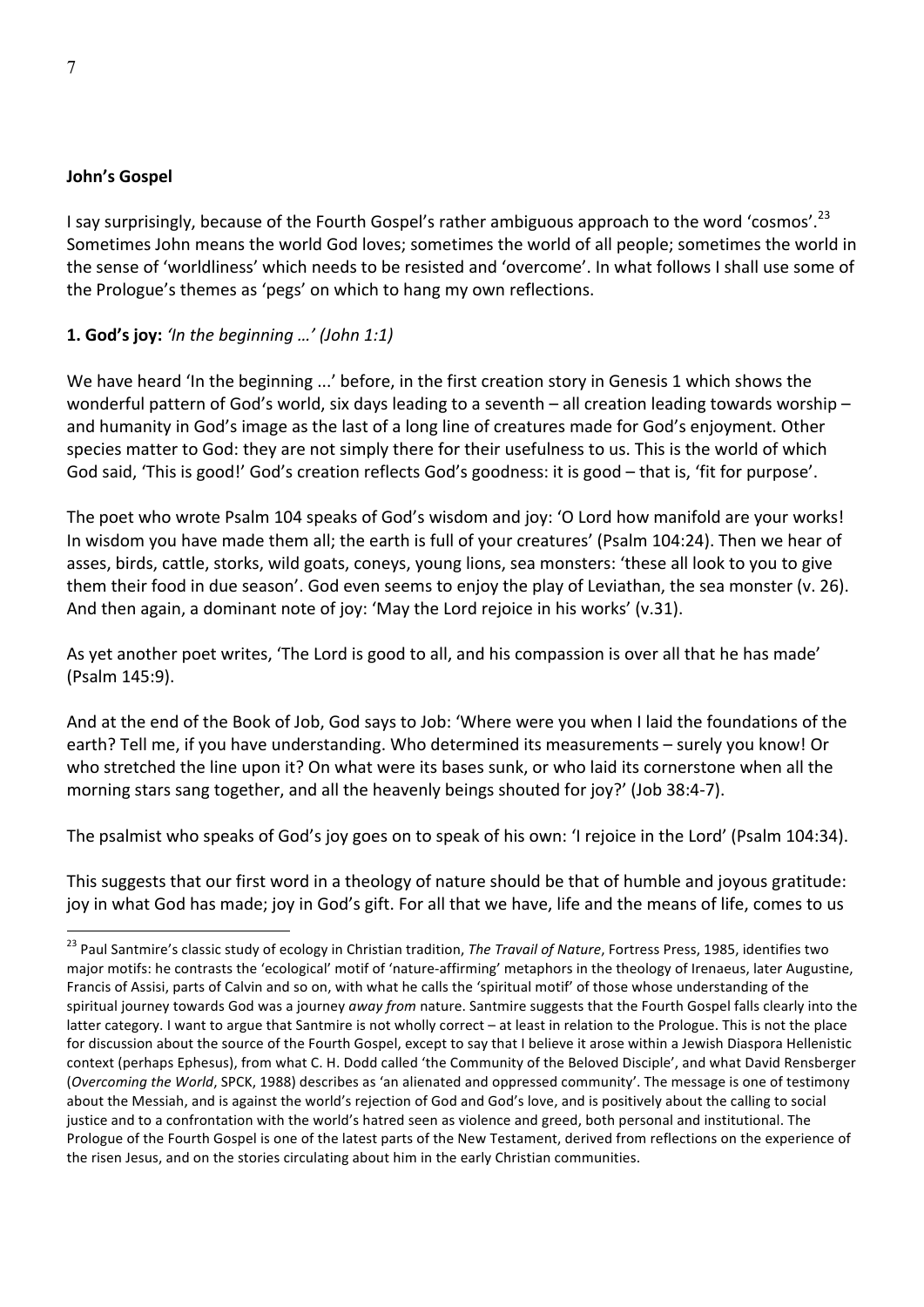as gift: gift, we may want to say, of God's goodness, generosity and love, for 'God so loved the world' (John 3:16).

Genesis 1 also makes clear that we humans are part of the rest of nature or, as we would say, part of the whole evolved creation, and therefore dependent on God for life, and for wellbeing. Our theology, our discipleship, our ethics, our mission in the light of climate change, must therefore be one of proper dependence, of createdness, not of an assumed autonomy. Yet we human beings are also described as made, male and female, to be 'the image of God'. The language of 'image' is of royal service: humanity charged with particular responsibility under God for the cultivation, care and protection of all God's creation. It is sometimes said that because human beings are the cause of the damage to the natural environment, it is human beings who can solve it. While we most certainly do have a responsibility under God for creation care, the preservation or restoration of creation cannot simply be a human task if the creation is continuously created and upheld and sustained by God, and will ultimately be redeemed. Creation or, to use a phrase of Colin Gunton's,<sup>24</sup> 'God's project' of which we are one part, is in process of being made perfect.

### So what is our human responsibility?

As several writers have emphasised, the pattern of Genesis 1 is the pattern of the Temple,<sup>25</sup> and the whole cosmos can be understood as God's temple, or what Calvin<sup>26</sup> called the 'theatre of God's glory'. Humanity, God's image-bearer, is then seen as God's priest - part of the created order, and yet with a responsibility under God to represent God in relation to creation – namely, a vocation reflecting something of God's care for all creation, encouraging biodiversity and rejoicing in creation's worship. The six days lead to Sabbath, which is about the rhythm of the days of the week; the rhythm of work and rest – a reminder that there is more to life than working and making money; a reminder of spiritual values; a reminder that the earth itself needs its rhythm of life in order to be replenished and sustained. And Sabbath is about joy: a good Sabbath leads to 'delight in the Lord' (Isaiah 58:14). Jesus often used the Sabbath for the welfare of his fellow human beings: teaching, feeding and healing. Sabbath is about reflection on the needs of others. Sabbath is about worship. Humanity as God's priest is there to give a voice for the whole creation to sing the Creator's praise.

# **2. Word and Wisdom:** 'All things came into being through him' (John 1:3)

John's Gospel speaks about Logos (translated 'The Word'), which in the first instance has resonance with 'The Word of the Lord' in the Old Testament. In fact, when some of the rabbis quoted the words 'In the beginning', they were referring to Torah – God's Fatherly instruction/law to God's people. But 'Logos' also has resonance with contemporary Stoic thought in which it means a sense of law-like rational order and structure in the universe. So I think William Temple was right to say<sup>27</sup> that Logos is 'the Word of the

<sup>&</sup>lt;sup>24</sup> Colin Gunton, *Christ and Creation*, Paternoster, 1992; cf. *The Triune Creator*, Eerdmans, 1998.<br><sup>25</sup> Cf e.g. Margaret Barker, *Temple Theology*, SPCK, 2004. Day One represents the Holy of holies; heaven and earth t The veil of the Temple represents the second day with the separation of the heaven and the earth. Subsequent days give us the seven-branched candlestick (sun, moon and five planets); the table of bread (vegetation); the altar of sacrifice (the animal kingdom); and finally the priest (humanity as male and female).<br><sup>26</sup> J. Calvin, *Institutes*, I.6.2. 27 W. Temple, *Readings in St John's Gospel*, Macmillan, 1950, comment on John 1:1.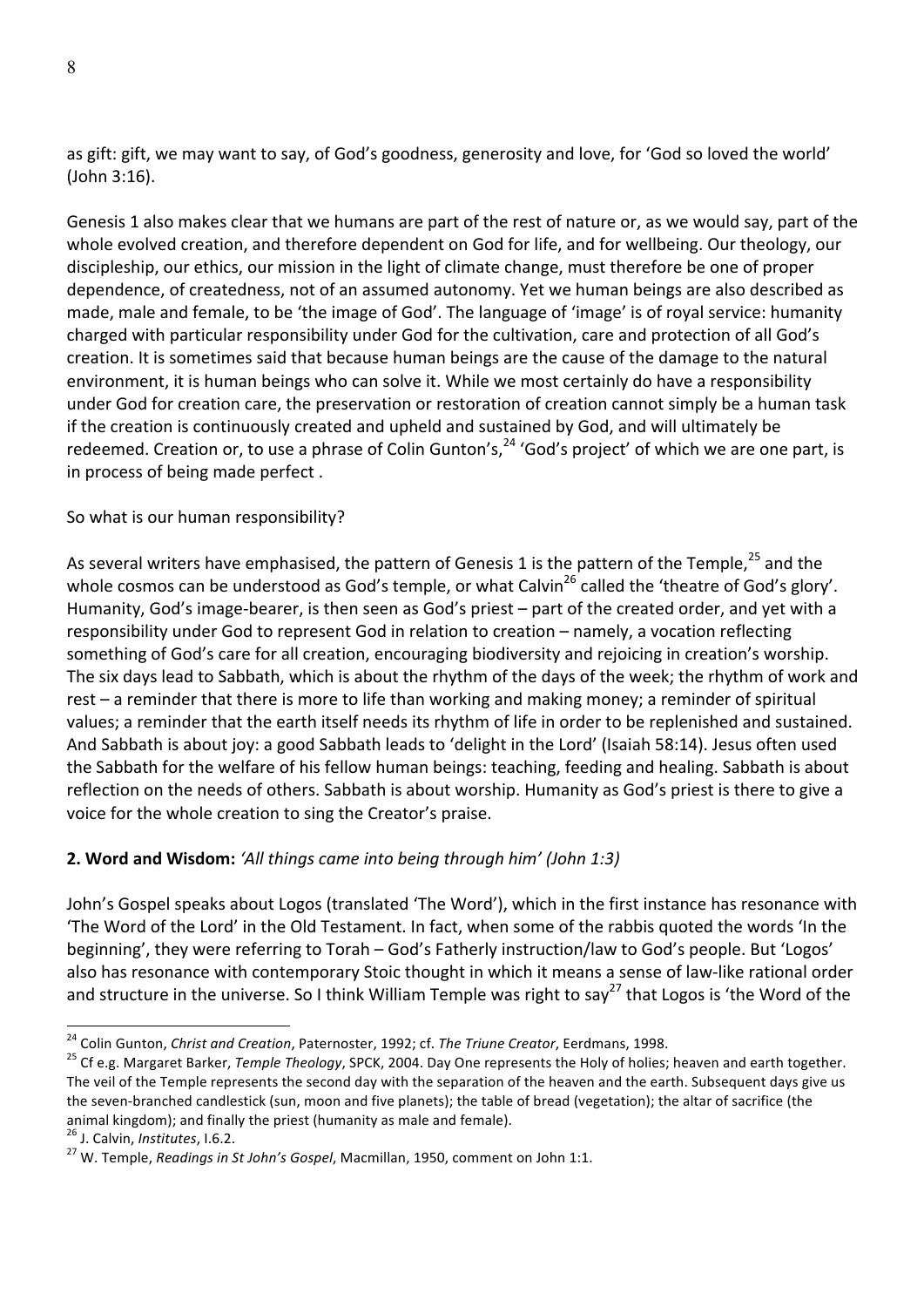Lord by which the heavens were made. It is also the Rational Principle that gives unity and significance to all existing things.'<sup>28</sup>

However, and I think this is important in the Fourth Gospel, Logos has a particular resonance also with the Hebrew idea of 'Wisdom', such as we find in the Books of Proverbs, Sirach and the Wisdom of Solomon. The wisdom of the Book of Proverbs is wonderfully free from religion. No priests or scribes; no sacrifices or rituals. Instead, a farrago of pithy sayings about relationships and money, wine and work, sex and death, animals, gossip, justice, royalty, language and lethargy, which Derek Kidner<sup>29</sup> once called 'godliness in working clothes'. But behind the moral wisdom of the savings of Proverbs lies a view of the world in which God's Wisdom can be discerned. She is there with God in the beginning. 'I was there beside him, like master worker; and I was daily his delight' (Proverbs 8:30). Wisdom's world is one of discovery and excitement.

#### *The Mediator*

Much of the Fourth Gospel carries echoes of Wisdom writings. When the Gospel talks about God's Word, there is also present the thought of God's Wisdom – presented in the Hebrew Bible as the mediator between God the Creator and the created world. So the Bible neither takes us to pantheism, in which nature is identified with God, nor to the deism that has such a lofty view of God's transcendence that God is lifted out of any concern with ordinary material things, nor to the sort of super-spirituality which detaches us from the earth and our earthiness. Anne Primavesi's book *Exploring Earthiness*<sup>30</sup> suggests that if we see ourselves as of the earth, rather than think the earth exists for us, our whole perspective is radically changed. In the context of climate change, one crucial task is a transformation of our habits of thinking.

The Fourth Gospel points us to Wisdom, the Mediator. It is the Mediator who is in mind when the majestic Christological hymn in Colossians 1:15-20 refers to Jesus Christ, the image of God who embodies God's Wisdom:

He is the image of the invisible God, the firstborn of all creation; for in him all things in heaven and earth were created ... in him all things hold together ... through him God was pleased to reconcile to himself all things ... by making peace through the blood of his cross.<sup>31</sup>

Or as the writer to the Ephesians put it:

Blessed be the God and Father of our Lord Jesus Christ ... with all wisdom and insight he has made known the mystery of his will ... to gather up all things in him, things in heaven and things on earth. (Ephesians 1:3-10)

<sup>&</sup>lt;sup>28</sup> In fact, God's Word in this context seems to include the concepts of both order and contingence, which we now know to be among the basic assumptions of physical science.<br>
<sup>29</sup> Derek Kidner, *Proverbs*, Tyndale Old Testament Commentaries, Tyndale Press, 1964.

 $30$  Anne Primavesi, Exploring Earthiness, Cascade, 2013.<br> $31$  In 1961, Joseph Sittler spoke from this text in his address to the World Council of Churches. He was talking about Christian unity. It is the vision of the cosmic Christ in whom all things hold together that provides Sittler with what he calls a 'lifeaffirming Christology of nature'. The triad of God, humanity and nature, is the basis, he says, for our calling to unity with one another and with all creation.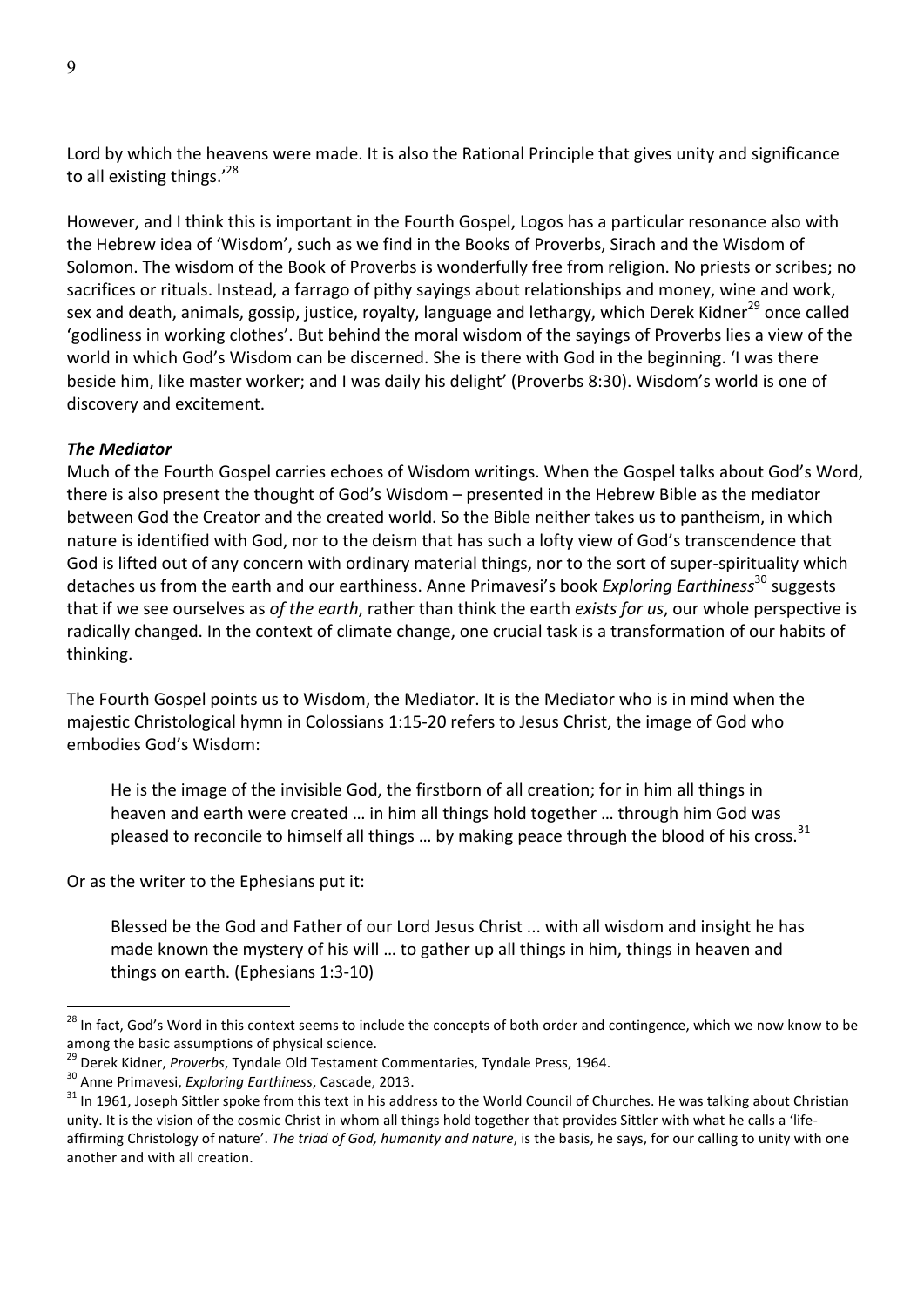Wisdom is She in whom 'all things hold together'. It is Wisdom's way that leads us back to coherence.

'Holding together' points us to mutual interdependence. Our human life and flourishing is inextricably bound up not only with our relationship with God, but also with the wellbeing of the planet, on which we depend for food, sustenance, health, energy and so on. This is why the Fifth Mark of Mission for the Anglican Consultative Council is: 'To safeguard the integrity of creation, and sustain and renew the life of the earth. $132$ 

I think we urgently need to recover a sense that 'the earth is the Lord's', and our calling to live within God's will and God's way of Wisdom. We need to recover a sense of mutual interdependence within creation – which, I shall argue, for us means justice, generosity and restraint.

### **3. Word and Spirit:** *'In him was life' (John 1:4)*

Life in the Bible is often linked to the Holy Spirit, the Lord and Giver of Life. Here is God 'in whom we live and move and have our being' (Acts 17:28).

Where Genesis 1 speaks of creation by Word and Spirit (God's commanding Word: 'Let there be'; God's animating Spirit: 'the Spirit of God swept over the face of the waters'), elsewhere God's Spirit is described as the animating life of the divine Wisdom. 'The spirit of the Lord has filled the world, and that which holds all things together knows what is said' (Wisdom of Solomon 1:7). The great second-century theologian Irenaeus<sup>33</sup> builds on this when he says that God creates 'with two hands': the Son and the Spirit, the Word and the Wisdom.

We may be given a clue to the ongoing work of the Holy Spirit in Genesis 2:2. Some commentators suggest that when God 'rested' from work, God was preparing the way for future blessing and eventually for the perfection of all creation. Abraham Kuyper offers this translation: 'God rested from all his work which he had created to make it perfect.' He comments: 'Thus to lead the creature to its destiny, to cause it to develop according to its nature, to make it perfect, is the proper work of the Holy Spirit.'<sup>34</sup> If the Holy Spirit, the Giver of Life, leads the whole creation to its destiny, how much more the humanity in which God's Spirit dwells. 'The Spirit of God has made me' says Job (33:4), 'and the breath

 $32$  The Stockholm scientist Johan Rockstrom introduced the phrase 'planetary boundaries'. 'A safe and just space for humanity', depends on us not exceeding 'planetary boundaries' - that is not living beyond the capacity of the planet to sustain 9 billion people. We exceed planetary boundaries by polluting our fresh water, using too much nitrogen and phosphorus in our fertilisers, polluting the atmosphere, letting the oceans become too acidic, losing biodiversity and failing to tackle climate change. And all of this is complicated by the fact that the world's population is currently growing at the rate of a city the size of Birmingham every five days.

<sup>&</sup>lt;sup>33</sup> Irenaeus, *Against the Heresies*, 4.20.1: 'It was not angels who made us ... nor anyone else, except the Word of the Lord, nor any power remotely distant from the Father of all things. For God did not stand in need of these ... as if He did not possess His own hands. For with Him were always present the Word and Wisdom, the Son and the Spirit, by whom and in whom, freely and spontaneously, He made all things.'

<sup>&</sup>lt;sup>34</sup> Abraham Kuyper, *The Work of the Holy Spirit*, Eerdmans, 1900, 1975. p.21.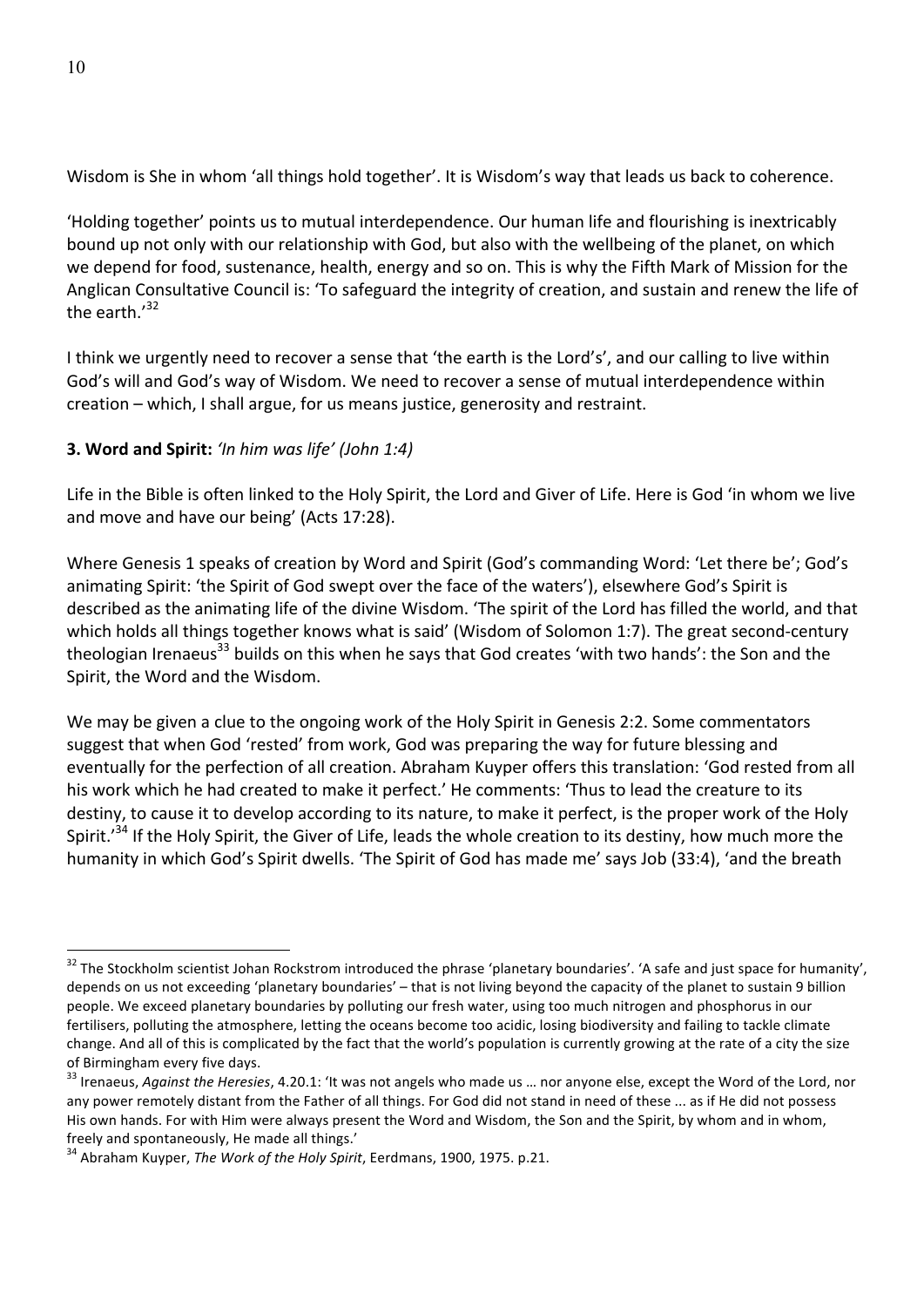of the Almighty gives me life.' The Psalmist refers to all God's other creatures when he writes: 'when you send forth your Spirit they are created' (Psalm 104:30).<sup>35</sup>

In summary so far, I believe we need to recover a theology of the Holy Trinity, which points to God the Father, source of all things in God's creative love; God the Son, the Word and the Wisdom in whom we and all creation are held together; and God the Spirit, the Giver of Life, the energy of God's will and purpose, who leads all creation towards its perfection. 'From him and through him and to him are all things.<sup>36</sup> We need to hold together God's transcendent majesty with God's immanent presence, power and compassion. It is Wisdom's way which will enable us to find again the coherence of the integrated triad: God, humanity and the earth. Then we might rediscover our human role as God's image-bearers: our interdependence with all other creatures, and as having the consciousness and so the responsibility under God to care for them.

# **4. World without God:** 'The world was made through him, yet the world knew him not' (John 1:10)

The world of God's good creation, fit for purpose, has become a 'world' which does not know God, a world from which God has been eclipsed. It is possible to be made by God, and yet live without acknowledging God; to be alive in God's world but not be alive to God. If we look back into the Hebrew Bible we find a number of variations on this theme.

In the enigmatic book of Ecclesiastes, Qoheleth, the Preacher, keeps looking down at the frustration of it all from the perspective of life 'under the sun'. There is not much about God in his book, though the Creator gets a mention in the very last chapter: 'Remember your Creator in the days of your youth' (Ecclesiastes 12:1). Why? Because you are getting old and will die, just as this whole creation is dying. But much of the book is a depiction of a world without reference to God, a world of waste and frustration. The author does not engage with the cruelty and apparent wastefulness of the evolutionary process. But he gets close. 'Vanity of vanities, all is vanity': all is ephemeral, elusive, short-lived – like the wind. What comes around goes around. Everything gets recycled in some way. What is the point of it all?

And yet there are a couple of glimpses of hope in which the author looks beyond the frustrations of life 'under the sun' to something deeper, something more profound, even more real: life 'under heaven'. God is in heaven, and you are upon earth (Ecclesiastes 5:2), he says. Yet, 'he has put eternity into man's minds' (Ecclesiastes 3:11). That is why the young man is to remember his Creator, and why, eventually, Qoheleth ends in the way he does: 'The end of the matter: all has been heard. Fear God and keep his commandments: for that is the whole duty of everyone. For God will bring every deed into judgment' (Ecclesiastes 12:14). In other words, even though everything looks to us futile and ephemeral, and as though nothing has meaning under the sun, and that nothing ultimately matters at all, the end is this,

<sup>&</sup>lt;sup>35</sup> The animating Spirit of Life is also the giver of gifts and talents. 'The Lord spoke to Moses: See I have called by name Bezalel ... I have filled him with divine spirit, with ability, intelligence, and knowledge in every kind of craft, to devise artistic designs, to work in gold, silver and bronze, in cutting stones for setting, and in carving wood, in every kind of craft' (Exodus 31:2-5). Artistic, scientific and technological creativity are depicted in this paragraph as gifts of the divine spirit.  $36$  Romans 11:36.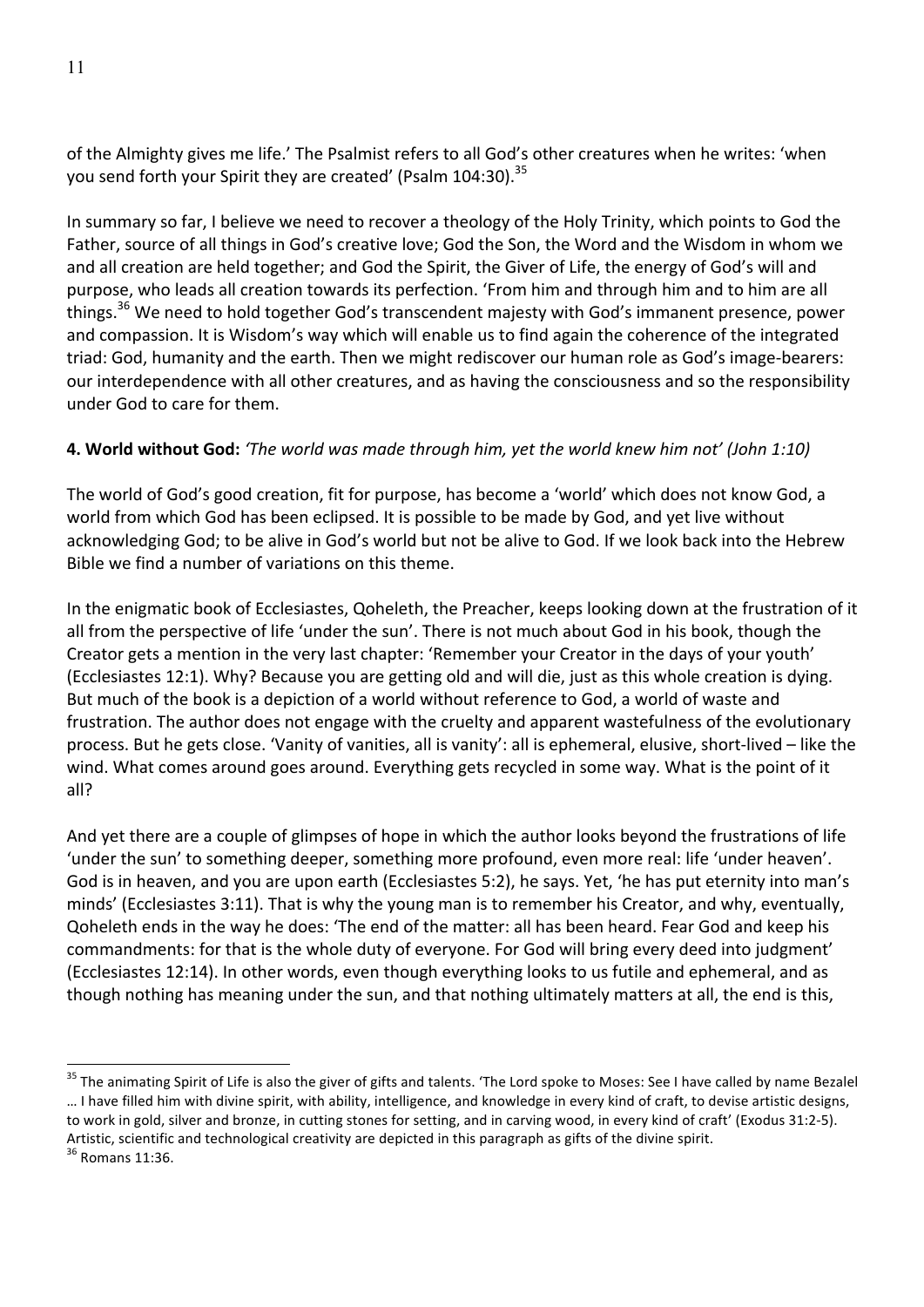which we can receive as good news: everything matters! God judges every deed – so fear God and keep his commandments.

Genesis chapters 2 and 3 give us a further dimension. The shift from God's garden of delight in Genesis chapter 2 to the sphere of broken relationships - between humanity and their environment, man and woman, humanity and God in Genesis chapter  $3$  – points up the ambiguity of the world as we know it. Beauty and brokenness, life and death. Humanity, the writer seems to be saying, is wanting to live beyond God-given boundaries – to be as God (as the serpent put it). The Genesis story points us to *moral* boundaries within which life can flourish, as well as the 'environmental boundaries' of God's garden.

The prophet Isaiah of Jerusalem in the eighth century BC called living beyond God-given boundaries 'transgression'. He uses climate language to illustrate the results of human sinfulness.

The earth dries up and withers, the world languishes and withers; the heavens languish with the earth. The earth lies polluted under its inhabitants; for they have transgressed laws, violated the statutes, broken the everlasting covenant. (Isaiah 24:4-5)

Isaiah's near contemporary, Hosea in Israel, said much the same:

There is no faithfulness or loyalty, and no knowledge of God in the land ... Therefore the land mourns, and all who live in it languish; together with the wild animals and the birds of the air, even the fish of the sea are perishing. (Hosea 4:2-3)

'Gaia's Revenge' is here depicted as God's judgment on human sin.

The prophet Amos, writing just before Hosea in Israel, details some of the nation's transgression, highlighting:

(i) the growing gap between the rich and the poor, and the powerlessness of poverty. The social and political leaders were prey to acquisitiveness and were living in luxury (3:15; 6:4-6), leading to the neglect and oppression of the poor (5:11f.). People had become commodities in big business: 'They sell the righteous for silver and the needy for a pair of sandals – they who trample the head of the poor into the dust of the earth and push the afflicted out of the way (2:6ff.).

(ii) social institutions promoting injustice. The social system was preventing aid reaching those who needed it. There was dishonesty in the place where justice should be administered. Whereas they should 'establish justice in the gate' (5:15), it was there that the needy were 'pushed aside' (5:12). 'You have turned justice into poison, and the fruit of righteousness into wormwood (6:12ff.). 'Let justice roll down like waters, and righteousness like an ever flowing stream (5:24).

(iii) the religious institutions that had become politicised. Even Bethel, the holy shrine, had become a 'sanctuary for the king' (7:13).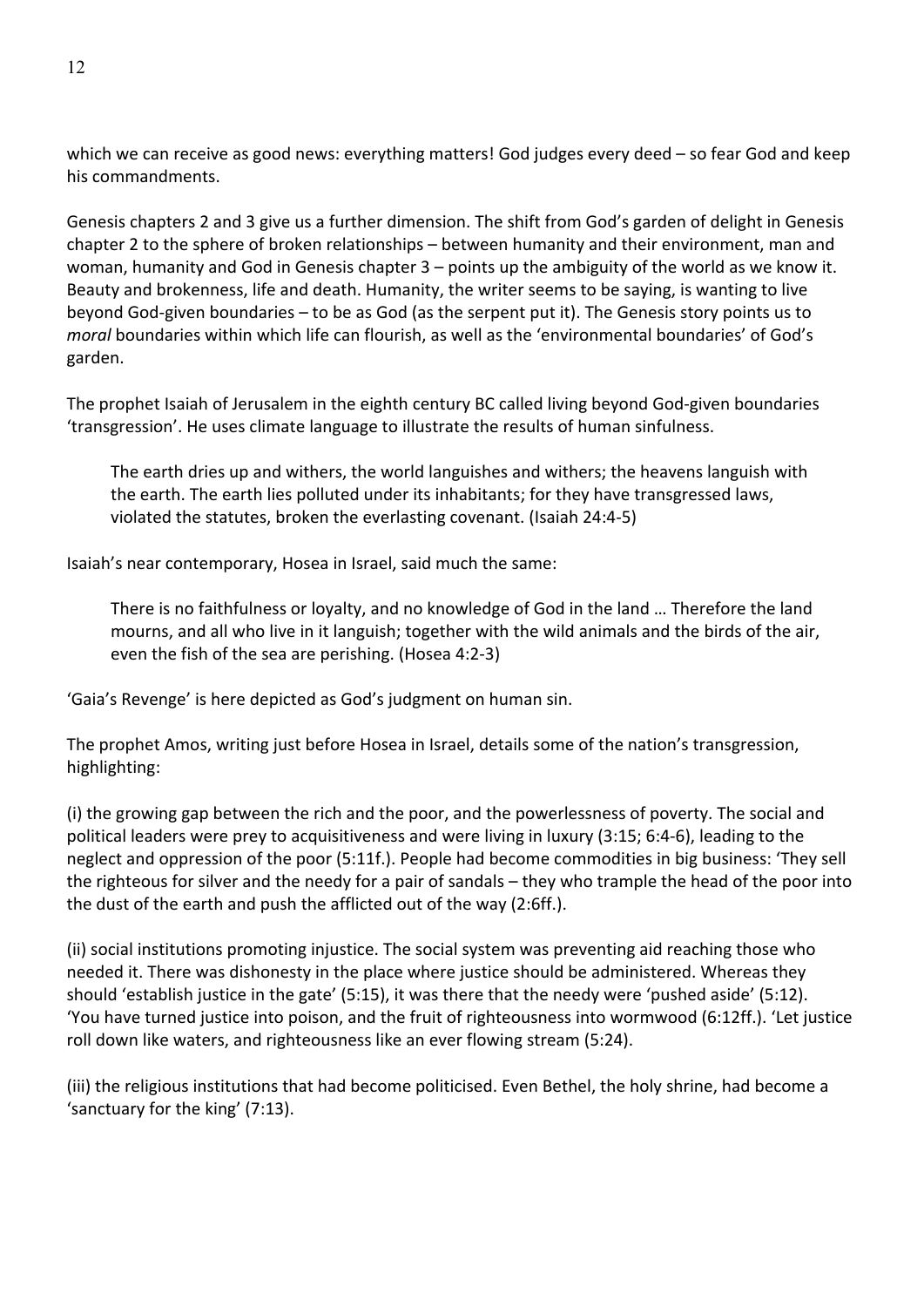Amos speaks words of divine judgment against the nation's sin and injustice, at times seeing environmental devastation as a consequence of, and divine judgment on, human sin. For him ecology and economy belong together:

I withheld the rain from you ... I struck you with blight and mildew; I laid waste your gardens and your vineyards; the locust devoured your fig trees; yet you did not return to me, says the Lord. (Amos 4:7,9f.)

The nation's soul was sick, which prompts the prophetic cry: 'Seek good and not evil!' (5:14); 'Seek the Lord and live! (5:6).

### *Our stories*

 $\overline{a}$ 

It is not only Qoheleth, Isaiah and Amos who know what it means to live in God's world without God. Many of the stories we tell each other about our world, and about climate change, illustrate the displacement of God from our thinking: God, who has put eternity into our minds, is – at least in the rich West – no longer really part of the story. Instead of the life-giving triangle of relationships between God, humanity and the earth, after 'the eclipse of God' we, too, have tended to live without acknowledging God and to think only of our relationship to the earth without reference to God, and so have inevitably got it wrong.

### *There is a story about management and control*

From Francis Bacon onwards there is a view of nature as a mechanism that we can control for our own benefit, what Klein called 'extractivism'. We humans stand over and above the world, which is there for our good. We are the masters, the 'God species' – using the world to provide for all our wants, so we exploit it, and extract it, and damage it without thought for the future. We can manage; by doing the right research, by asking the right questions and pushing the right buttons, we can manipulate nature to yield her secrets, and to produce whatever we want to fulfil all our desires. You get this sort of thing in Nigel Lawson's book about global warming.<sup>37</sup> The message I take from that is: 'the earth is very resilient; technological discovery has always come to our rescue in the past; we can manage the world for our benefit; it makes no economic sense to take any action to change energy policy; there is no need to worry.' How does a Christian respond to such complacency? Does Lawson not too easily let us off the hook with false comfort: we can leave it all to others, and not trouble ourselves.

### At the opposite extreme, there is a story of doom

We are impotent in the face of Nature's power: look at the tsunamis and Ebola. Nothing we do can make any difference, so let us eat and drink for tomorrow we die  $-$  a sort of fatalism. We are simply part of the system. This is not a mechanical but an organic model: we are essentially part of 'nature', which is living, developing and unpredictable. We may say that God's earth is resilient, but we ignore our calling to exercise responsibility for it, and fail to acknowledge that the decisions we make have a great effect on God's earth for good or bad.

Alternatively, we think of the earth system as very fragile and sensitive to climate change; we are seriously damaging the environment: Be afraid – be very afraid. In his book about population trends, *Ten* 

<sup>&</sup>lt;sup>37</sup> Nigel Lawson, *An Appeal to Reason*, Duckworth, 2008, 2009.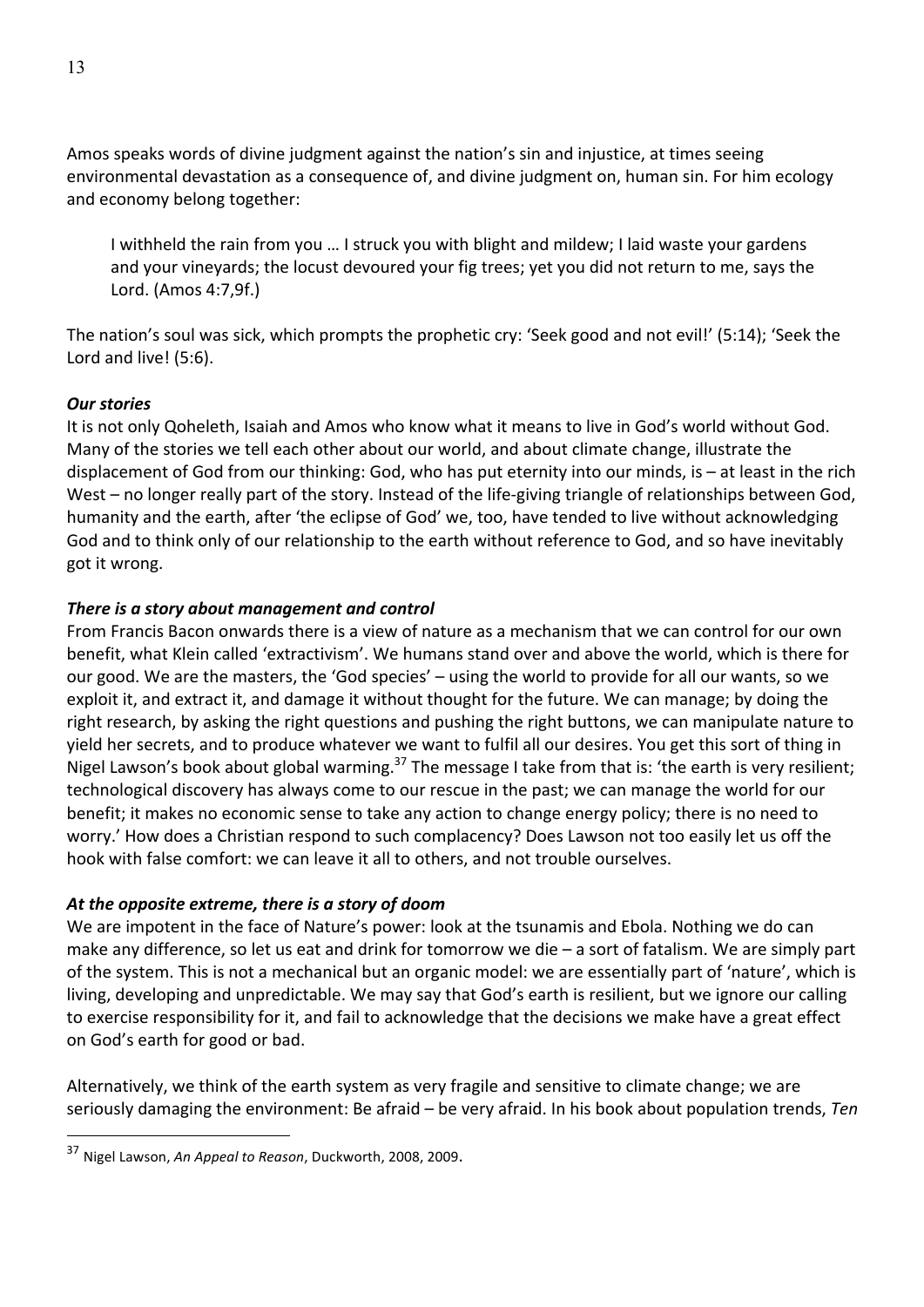*Billion*, Stephen Emmott's verdict<sup>38</sup> is, 'I think we're fxxxxd.' How does a Christian respond to fatalism or to overwhelming despair?

## *Thirdly, a story about greed*

Michael Northcott has a comment<sup>39</sup> on the greedy consumption which is a major driver of climate change: Nature 'calls time on the freedom of the human species to continue to raid the planet for resources to sustain industrial civilization', while there is a struggle for access to diminishing food and water resources. Naomi Klein's book This Changes Everything is subtitled Capitalism verses the climate. She argues that we now have to choose either the attempt to avert environmental catastrophe or to continue with the illusion of limitless economic growth. 'Climate change detonates the ideological scaffolding', she argues, on which our contemporary economic and political ideology rests.

In the Mayor of London's Margaret Thatcher Lecture  $(2013)$  – even allowing for his rhetorical flourish – Boris Johnson seemed to celebrate greed: 'I don't believe economic equality is possible. Indeed, some measure of inequality is essential for the spirit of envy and keeping up with the Joneses that is, like greed, a valuable spur to economic activity.' We are, he implied, a 'market-led' economy in which something called 'The Market' rules; finance trumps every other consideration; everything, including the environment, becomes a commodity to be desired, or given a price tag. Lesslie Newbigin<sup>40</sup> gave his response to that sort of idolatry:

When the free market is made into an absolute; outside of rational control in the light of ethical principles, it becomes a power that enslaves human beings ... The idea that if economic life is detached from all moral consideration and left to operate by its own laws all will be well, is simply an abdication of human responsibility ... If Christ's sovereignty is not recognized in the world of economics, then demonic powers take control.

The world of God's good creation becomes a 'world' without God. This is the world of which Jesus speaks in the Fourth Gospel: 'This is the judgement, that the light has come into the world, and people loved darkness rather than light because their deeds were evil.' (John 3:19). But it was also of this world that later in the Gospel Jesus says to his followers: 'Take courage! I have conquered the world' (John 16:33).

# **5. Bearing witness to truth:** 'the true light that enlightens everyone was coming into the world' (John *1:7-9)*

John's Gospel gives us a different story, the story of God's relationship to the rest of 'the world' through Jesus Christ, the 'light of the world', the 'image of the invisible God'. The Gospel gives us a different way of looking at our relationship to the world in categories that are not mechanical or merely organic, but personal, relational and covenantal:

• instead of management: a story of interdependence, cooperation and fellowship

<sup>&</sup>lt;sup>38</sup> Stephen Emmott, *10 Billion*, Penguin, 2013.<br><sup>39</sup> Northcott, *A Political Theology of Climate Change*, SPCK, 2014, p.167. 40 Lesslie Newbigin, *Truth* to *Tell: The Gospel as Public Truth*, SPCK, 1991, p.77.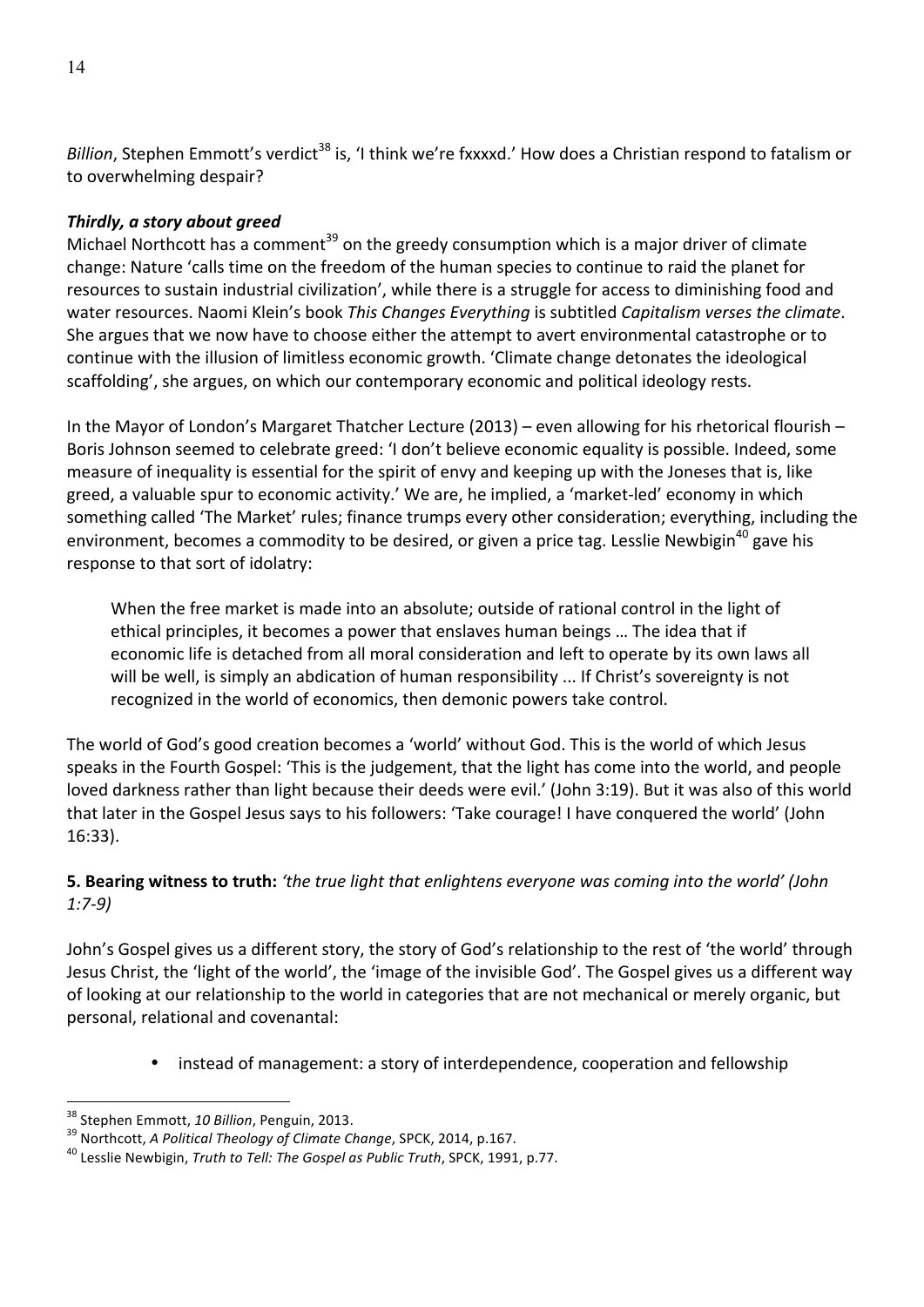- instead of despair: a story of compassionate love and mercy leading to hope
- instead of greed: a story of generosity and of self-giving restraint and service

In summary, the Gospel points us to Jesus Christ who embodies the Wisdom of God, and it directs us to love. God so loved the world; Christ loved his own to the end; he gave us the commandment to love. Jose Miranda's work on John's Gospel<sup>41</sup> reminds us that love, in John, is primarily love of the deprived, the poor, the needy. He draws on the first Letter of John to identify love with justice: 'If a man has enough to live on, and yet when he sees his brother in need, shuts up his heart against him, how can it be said that the love of God dwells in him? My children, love must not be a matter of words or talk; it must be genuine, and show itself in action' (1 John 3:17-18). 'The defining characteristic of the God of the Bible is the fact that he cannot be known or loved directly; rather, to love God and to know him means to love one's neighbor and to do one's neighbor justice.'<sup>42</sup> It is love, for God and his people and his earth that will motivate transformative action for renewal. So in a world of climate change, we take from this that 'living in the light' includes bringing the environmental agenda and the developmental agenda together. We are talking of what Christian Aid calls 'climate justice'. We are faced with a reframing of all our values and desires. And that will mean costly discipleship.

Justice is the social and political expression of what Jesus called neighbour-love. Climate change calls us to love and justice for our neighbours – including those overseas and those not yet born. Justice, especially for the poorest and most disadvantaged people, who have done least to cause climate change and are the least able to adapt. That is part of our Christian mission. Justice requires an equitable and sustainable sharing of the rich resources of God's earth, and for many of us this requires the discipleship of restraint. To continue to consume earth's resources at our current rate is not only not sustainable, it is sin.

According to Isaiah, when the Messiah comes, God's Spirit will anoint him (Isaiah 61:1-2) to 'bring good news to the poor ... release to captives ... recovery of sight to the blind ... to let the oppressed go free ... to proclaim the year of the Lord's favour.' Jesus linked Isaiah's prophecy to himself in the synagogue at Nazareth (Luke 4:16-21). The last reference is to the jubilee year of Leviticus 25, a 'sabbath of complete rest for the land' (Leviticus 25:4), and a regulation that wealth should not accumulate in the hands only of the few. The concept of jubilee links the *economy* of financial practice with the *ecology* of the land's wellbeing. This is one theological support for Naomi Klein's claim that climate change 'detonates the ideological scaffolding' on which contemporary economics, politics and much of the media rest.

As Operation Noah's 'Ash Wednesday Declaration' put it, speaking of justice and love:

The prophets put economic behaviour at the forefront of their call to justice ... Today, the challenge is to seek a different, sustainable economy, based on the values of human flourishing and the wellbeing of all creation, not on the assumption of unlimited economic growth, overconsumption, exploitative interest and debt.

<sup>&</sup>lt;sup>41</sup> Jose Miranda, *Being and the Messiah*, Orbis Books, 1977.<br><sup>42</sup> Miranda. p.137.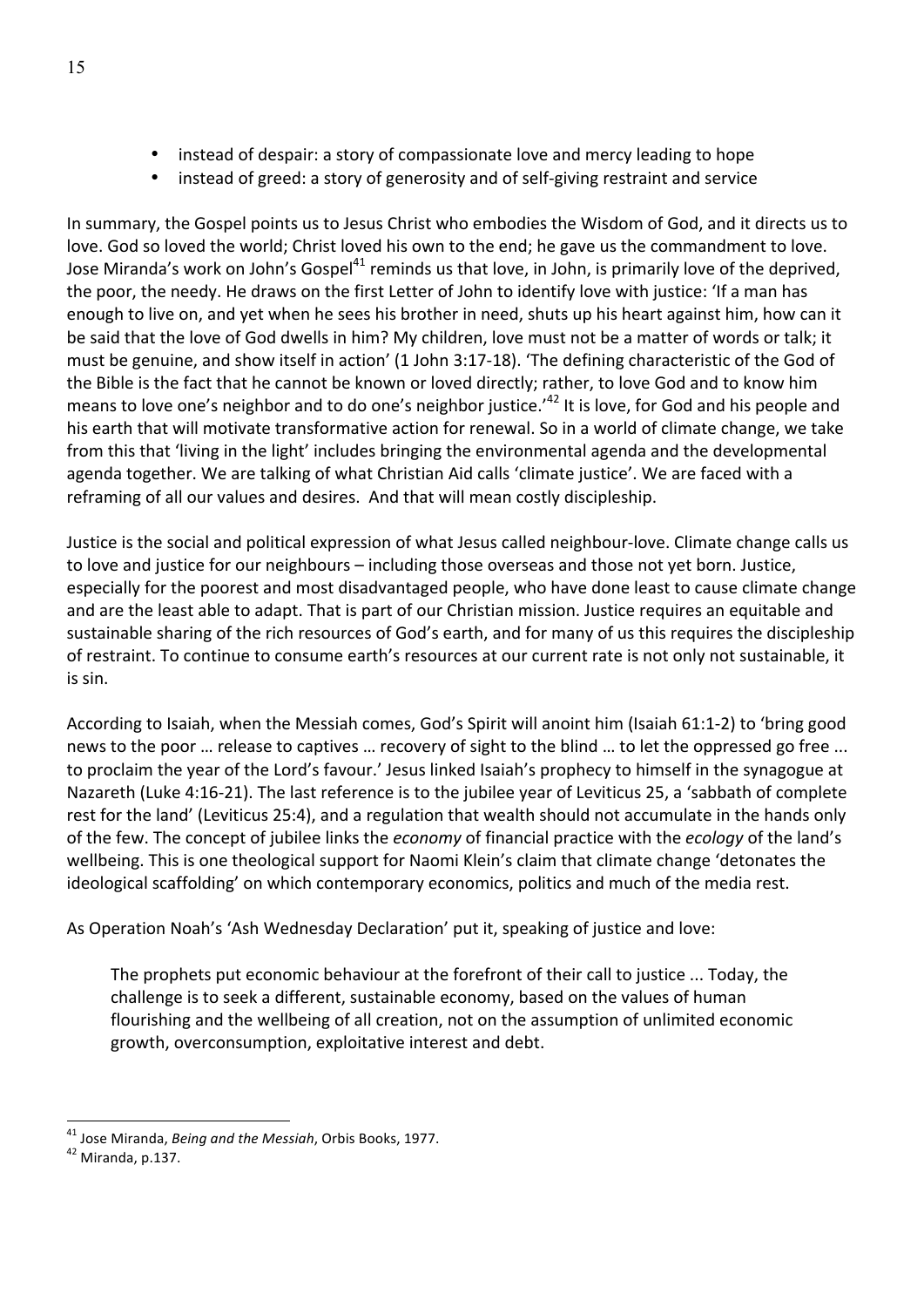People in poor communities are mostly innocent of any role in causing climate change, whilst the nations that pollute most refuse to accept their responsibilities. Loving our neighbour requires us to reduce our consumption of energy for the sake of Christ, who suffers with those who suffer. To live simply and sustainably contributes significantly to human flourishing ... In the future, Christians may be called to receive into their communities refugees forced to leave their lands through climate change.

In the light of climate change, how are we to bear witness to the truth of this different gospel story, the Light of Christ? Climate change requires of us a reframing of all our human values and desires. There is urgency about this, too. Christian Aid quotes Nazumul Chowdhury: 'Forget about making poverty history. Climate change will make poverty permanent.'

Former Archbishop Rowan Williams<sup>43</sup> draws on the title of one of Mary Midgely's books, *The Myths We* Live By<sup>44</sup>:

The church's contribution [to the climate change debate] has to consist not primarily or exclusively in public lobbying, though that is important, but in its showing forth of a different myth. 45

Williams elaborates that in terms of the truth of creation's relation with the Creator, and especially the role of human work and thought within that. This, he says, 'is what is exhibited every time the Eucharist is celebrated'. We bear witness through worship, as well as by the discipleship of restraint and the mission of love and justice.

# **6. Incarnation:** *'The Word was made flesh and dwelt among us ... and we saw his glory' (John 1:14)*

The scientist/philosopher Michael Polanyi<sup>46</sup> depicts reality as multi-levelled, each level with its own mode of interpretation, from physics and chemistry, then biology, psychology, sociology, ethics and theology. Each 'level' depends on, but is not reducible to, lower levels.

The incarnation of Christ then is God's Word, God's Wisdom, becoming flesh right down to the level of our genes. The incarnation is what Thomas Torrance,<sup>47</sup> in a vivid metaphor, calls 'the intersecting vertical coordinate' which gives all the other levels their coherence and meaning.

From the God apex of my triangle, God himself becomes immersed in the earth as a human being. In the incarnation of God's Word and Wisdom in Jesus, the triangle of relationships between God, humanity and the earth is restored. Oliver O'Donovan wrote of:

<sup>&</sup>lt;sup>43</sup> Rowan Williams, *Faith in the Public Square*, Bloomsbury, 2012, ch.14.<br><sup>44</sup> Mary Midgley, *The Myths we Live By*, Routledge, 2004.<br><sup>45</sup> Myth in the sense, of course, not of fairy tale, but of imaginative narrative or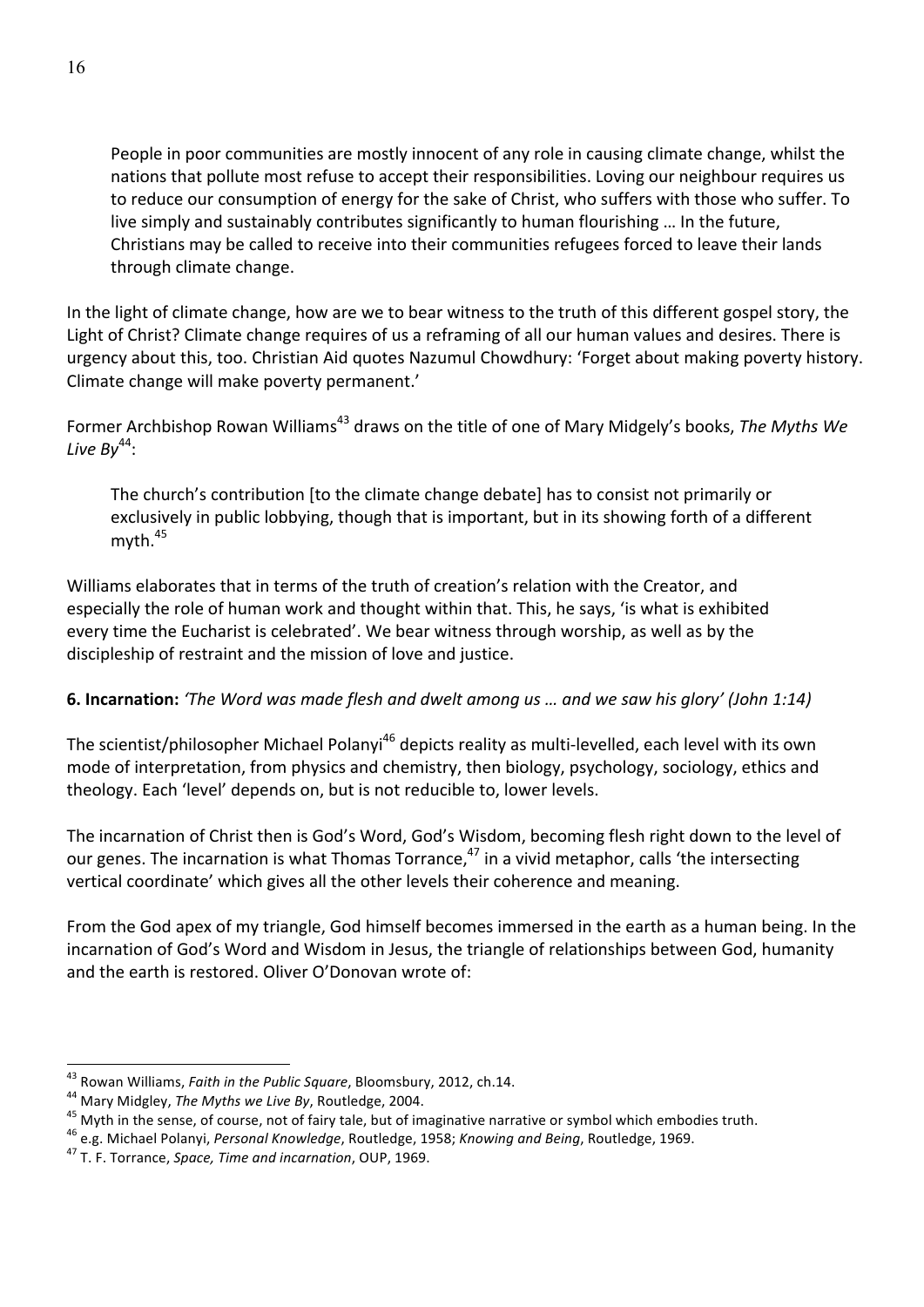the message of the incarnation, by which we learn how, through a unique presence of God to his creation, the whole created order is taken up into the fate of this particular representative man at this particular moment of history, on whose one fate turns the redemption of all.<sup>48</sup>

The incarnation of divine Wisdom brings repair for our cultural splits between body and spirit, nature and culture, science and ethics. If John Donne spoke of 'all coherence gone', the incarnation points to 'coherence restored': God, humanity and earth reconnected.

#### *Glory*

Incarnation leads to the Wisdom of the cross<sup>49</sup>: 'through him God was pleased to reconcile to himself all things, by making peace through the blood of his cross'. The redemption of the whole of creation is in some way achieved through the cross.

In Margaret Barker's 'Temple theology', 'the blood of the Cross' is the language of the High Priest emerging through the veil with the shed blood of sacrifice to bring cleansing and blessing to the temple: that is, Christ's death is bringing cleansing and blessing to all creation. This is what Allan Gallowav<sup>50</sup> and Joseph Sitler call 'cosmic redemption'. Or, to use Colin Gunton's phrase when referring to Irenaeus' teaching that creation is both good and also on the way to perfection, 'creation is a project' which has its origins in the covenant love of God, and goes by way of the cross to the kingdom of God's glory.

In John's Gospel, the phrase: 'we saw his glory' is mostly a reference to the passion, suffering, death and resurrection of Christ. The birth of Jesus is part of the story that leads to Good Friday and Easter. It is through God's own self in Christ experiencing the depths of disintegration, even to death, and triumphing through to new life, that reintegration, new coherence, healing and resurrection are possible, and the vision becomes one of creation restored.<sup>51</sup> Which is why St Paul in Colossians goes on to say, 'in him all things hold together, and God was pleased to reconcile all things to himself, making peace through the blood of his cross'.

In some way I do not understand, the death and resurrection of Jesus Christ are God's way of redeeming not only us humans, but 'all things': cockroaches and giraffes, moons and comets, plants and viruses and trees and animals. Salvation is not just about me and my soul, but about the whole of creation. In Hans Küng's wonderful phrase<sup>52</sup>: 'God's kingdom is creation healed.' And so the Christian lives in hope.

### *False hope*

Authentic Christian hope is not a blind optimism that everything will work out all right, or indeed the assumption that either God or technology will provide us with a new future to resource us to keep going just as we are. As James Nash rightly puts it, '[Christian eschatology] runs counter to both pessimistic

<sup>&</sup>lt;sup>48</sup> O. M. T. O'Donovan, *Resurrection and Moral Order*, IVP, 1986, p.15.<br><sup>49</sup> cf. Celia Deane-Drummond, *Creation Through Wisdom*, T & T Clark, 2000, ch.2.<br><sup>50</sup> Alan Galloway, *The Cosmic Christ*, Harper, 1951.<br><sup>51</sup> Both *Groaning of Creation*, John Knox, 2008) have extended discussions on the meaning of the redemption of non-human creatures.

<sup>&</sup>lt;sup>52</sup> Hans Kung, *On Being a Christian*, Collins, 1977, p.231.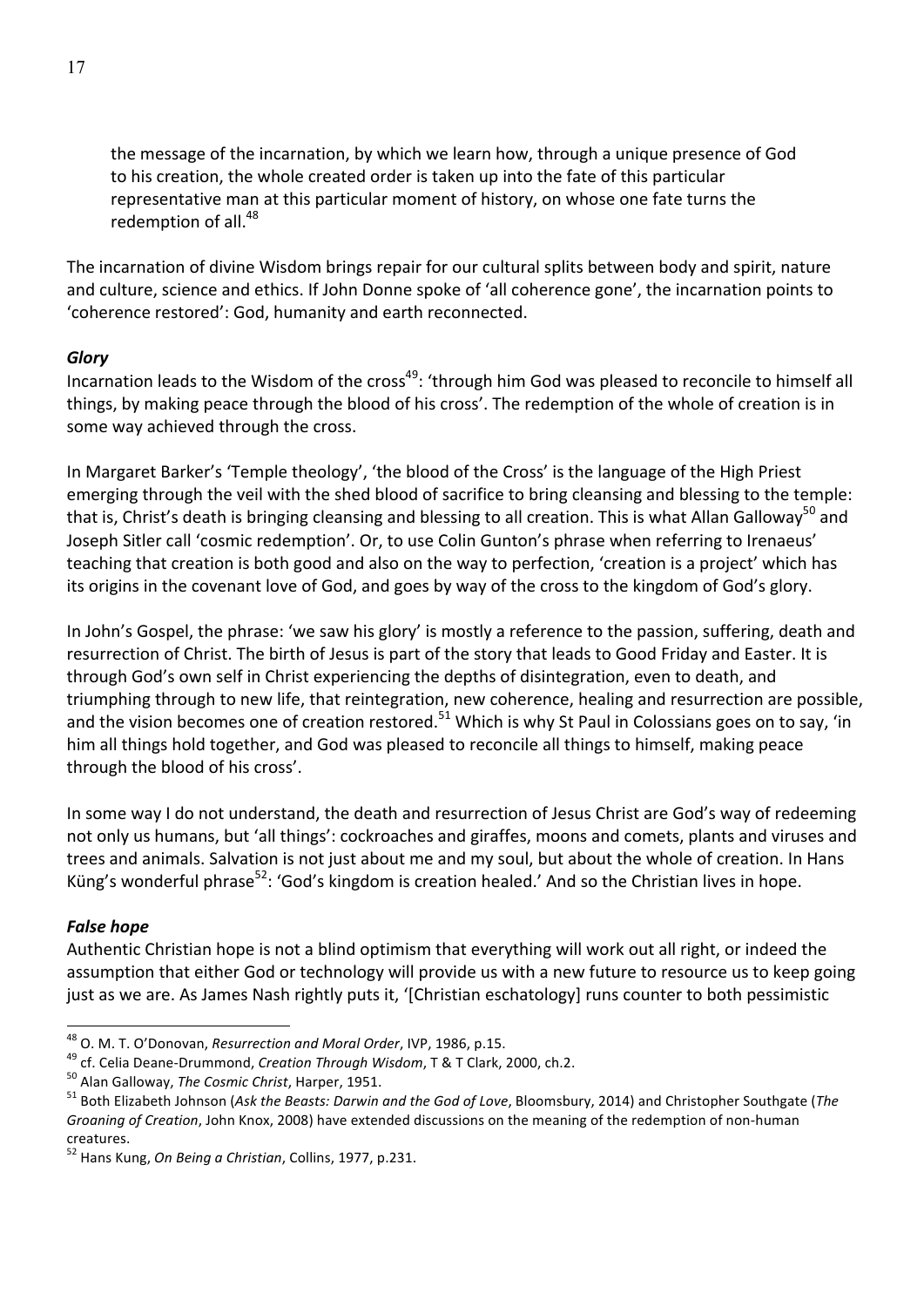and optimistic views of the future. It cannot and does not provide any guarantee that some form of global or cosmic catastrophe will be averted.<sup>'53</sup> That is not to say that we should not bend every effort, draw on our technical and political skills and exercise personal restraint in our consumer lifestyle, in order as far as possible to avert disaster. But we need a theology that is more robust than the optimistic wish that everything will work out all right. We need a theology that hears the words of judgement the eighth-century BC prophets spoke to God's people when they had abandoned God's ways, and given in to injustice. A theology that recognises that if we continue in the way of sinfulness, stupidity, overconsumption, 'extractivism' and greed, we most likely, and a future generation most certainly, are destined for some catastrophe. A theology that can address the strategies of denial among politicians and those who wield corporate power. A theology that may take us by way of Gethsemane and the cross before we reach Easter, by way of grief and mourning and repentant change, before we celebrate hope. Rather than blind or naive optimism, Christian hope is rather trust in God's faithfulness: that God in love holds on to us in all our uncertainties and that, in ways we do not know, God has a future for God's 'creation project'.

### **Comfort and lament**

Nowhere do God's covenant faithfulness and God's creative purpose come together more obviously than in Isaiah chapters 40 to 55. They begin with the words 'Comfort my people, says your God'. Why?

The Lord is the everlasting God, the Creator of the ends of the earth. (40:12, 28)

But now, thus says the Lord who created you ... Fear not for I have redeemed you ... you are precious in my eyes ... and I love you. (Isaiah 43:1, 4)

Yet this is written after the devastation of the Exile. At that time, others are writing lament:

How lonely sits the city that was full of people! How like a widow she has become, that was great among the nations! …The tongue of the nursling cleaves to the roof of its mouth for thirst; the children beg for food but no one gives to them. Those who feasted on delicacies perish in the streets; those who were brought up in purple cling to ash heaps. (Lamentations  $1:1; 4:4f$ 

The prophet Jeremiah even describes the Exile and the destruction of the Temple in terms of the whole of creation falling under divine judgement:

I looked on the earth, and lo, it was waste and void; and to the heavens, and they had no light. I looked on the mountains, and lo, they were quaking, and all the hills moved to and fro. I looked, and lo, there was no one at all, and all the birds of the air had fled. I looked and lo, the fruitful land was a desert, and all its cities were laid in ruins before the Lord, before his fierce anger. For thus says the Lord: The whole land shall be desolation; yet I will not make a full end. (Jeremiah 4:23-27)

<sup>&</sup>lt;sup>53</sup> James Nash, *Hope for the Earth*, Wipf and Stock, 2000, p.212.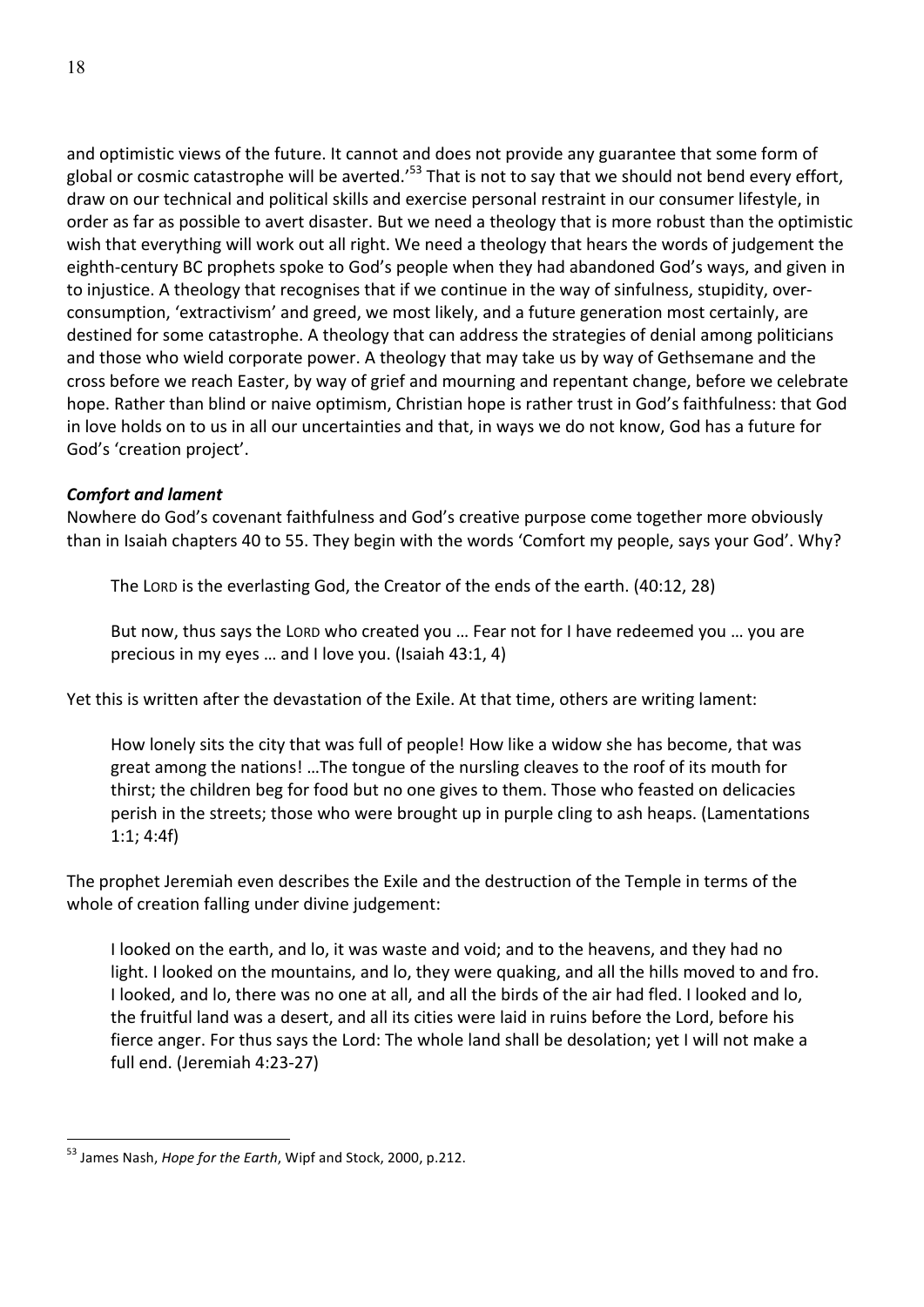Isaiah himself recognises the lament: 'all people are grass; their constancy is like the flower of the field. The grass withers, the flower fades' (Isaiah 40:6). Yet he is nevertheless inspired to hold on in hope: 'the word of our God will stand for ever' (Isaiah 40:8).

Isaiah's faith, despite the uncertainties of exile, is rooted in the steadfast, faithful love of God. 'The Lord is the everlasting God, the Creator of the ends of the earth. He does not faint or grow weary; his understanding is unsearchable' (Isaiah 40:28). It is the faithfulness of God that is the basis for authentic hope.

#### *Resurrection hope*

In the closing chapters of the Book of Isaiah, there is a vision of a new heaven and a new earth with human and other animal life together: the Creator makes all things new:

For behold, I create new heavens and a new earth ... no more shall be heard in it the sound of weeping ... they shall build houses and inhabit them; they shall plant vineyards and eat their fruit ... the wolf and the lamb shall feed together, the lion shall eat straw like the ox; and dust shall be the serpent's food. They shall not hurt or destroy I all my holy mountain, says the Lorp. (Isaiah 65:17-25)

Here the covenant God, who is Creator of heaven and earth, is depicted as ruling over a peaceable kingdom from his holy mountain. The imagery is used again in the Book of Revelation, which also speaks of something 'new' as heaven and earth meet in the holy city Jerusalem. It is picked up also by the Second Letter of Peter, where the coming Day of God is described as a 'new heavens and new earth in which justice dwells'. Justice in the Bible is linked with 'shalom'. When the Lord brings shalom (which means peace, wellbeing), there is justice for all. This recalls the vision of the psalmists and others of the time when 'justice and peace shall embrace' and God's glory will 'dwell in our land' (Psalm 85:9). The glory of God's presence, which once filled the temple, will one day 'fill the whole earth' (Psalm 72:19). The flourishing of shalom includes fulfilment for all and deliverance for the oppressed, indeed the flourishing of all creation.

The ambiguity of the present world – a world in which we grieve and lament, but in which also we hold out a struggling hope in God's faithfulness – is shown in a remarkable passage in Romans 8:18-25. St Paul writes both of creation groaning in travail, subjected to futility, and yet on the basis of his gospel, he writes confidently of hope, waiting for God's new world to be born. In the centre of the complex theology of grace which he works out in the Epistle to the Romans, and of God's reconciliation with sinful humanity through Christ, Paul stands back and looks at a broader vista  $-$  the redemption of the whole of creation in God's purposes. The present world he finds ambiguous - both 'groaning' and 'eager with anticipation'. But his language is of birth – and of a new world coming into being – and that is the source of his hope.

Towards the end of John's Gospel, Mary sees the risen Jesus in the garden on resurrection morning. She does not recognise him, but imagines that he must be the gardener. Tom Wright's comment on this verse is pertinent: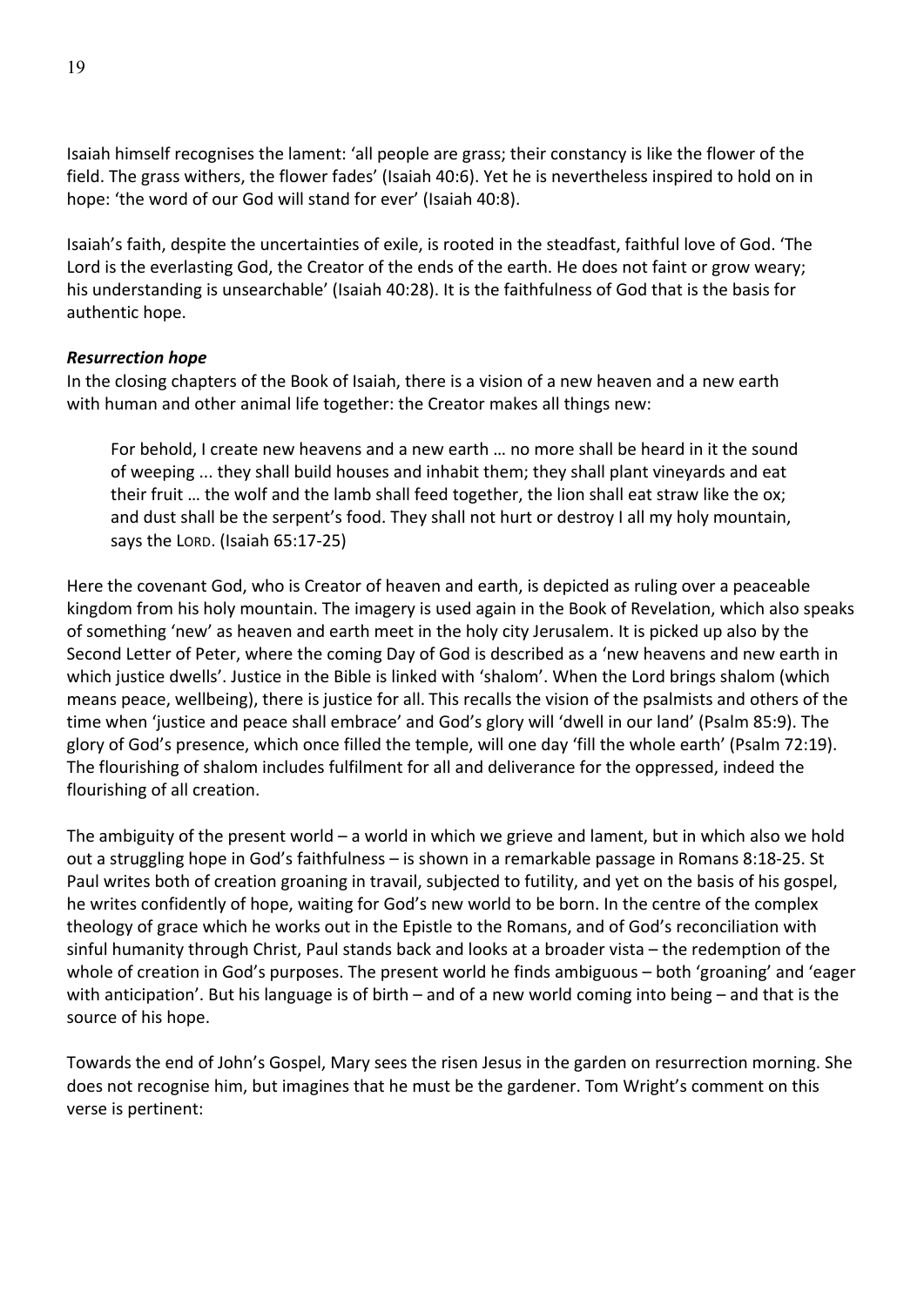Mary's intuitive guess, that he must be the gardener, was wrong at one level and right, deeply right, at another. This is the new creation. Jesus is the beginning of it. Remember Pilate: 'Here's the Man!' Here he is: the new Adam, the gardener, charged with bringing the chaos of God's creation into new order, into flower, into fruitfulness. He has come to uproot the thorns and thistles and replace them with blossoms and harvests.<sup>54</sup>

### **7. Transformative action** *From his fullness have we all received grace (John 1:16)*

The Gospel of John points us to Jesus Christ, the embodied Wisdom of God. It then illuminates the 'fullness of life' that comes through union by the Spirit of God with the life of the Risen Christ. That life is the corporate life of branches in the Vine (John 15), or  $-$  in the perspective of the Fourth Gospel – what we may call the Community of the Beloved Disciple. In other words, we are talking of the Christian Church, whose unity is well described by the World Council of Churches: 'The unity of the Church, the unity of the human community and the unity of the whole creation are interconnected.<sup>'55</sup> That corporate Church life is elaborated in rich detail in terms of discipleship, described as 'being where Jesus is' (John 17:24), and in terms of mission: 'As the Father has sent me, so I send you' (John 20:21).

I have suggested that in the context of climate change the Church's discipleship and mission must include a renewal of our worship – our joy in God and in God's creation; a transformation of our habits of thinking about our human relationship to the rest of God's earth; a reframing of our values and desires; an ethic of neighbour love and justice based on restraint; holding together ecology and economy within God's 'household'; and bearing witness to the light of God's truth in a culture which is living in God's world without acknowledging God.

If that is so, then the invitation – indeed command – to us, is to live now, justly and healthily and sustainably, in the light of the coming of God's kingdom. The 'creation project' lives in eschatological hope.<sup>56</sup> It is after his great chapter about resurrection that St Paul writes: 'Therefore ... in the Lord, your labour is not in vain' (1 Corinthians 15:58). In a context in which it is easy to feel that we are powerless to make any difference at all, we take encouragement from St Paul: in the Lord, your labour is not in vain. God takes up the fragments we offer, and multiplies them, like loaves and fishes, as part of God's 'creation project'.

Hope in God motivates us to take action that can lead to transformation. Despite the strong probability of very serious effects from global warming, for Christians despair is not an option ... We are called to live and work with hope in response to God's gift, and in the light of God's future: the promised coming of Christ's reign over all. (*The Ash Wednesday Declaration*)

I think much Christian theology has become virtually overtaken by the view that salvation is essentially something to do with our individual souls, and our journey to heaven. What has got lost is the truth of

<sup>&</sup>lt;sup>54</sup> Tom Wright, *John For Everyone*, Part 2, SPCK, p.146.<br><sup>55</sup> World Council of Churches Unity Statement of the 10th Assembly, November 2013, para.13.<br><sup>56</sup> There is a whole issue of *Anvil* (Vol. 29.1, September 2013) gi